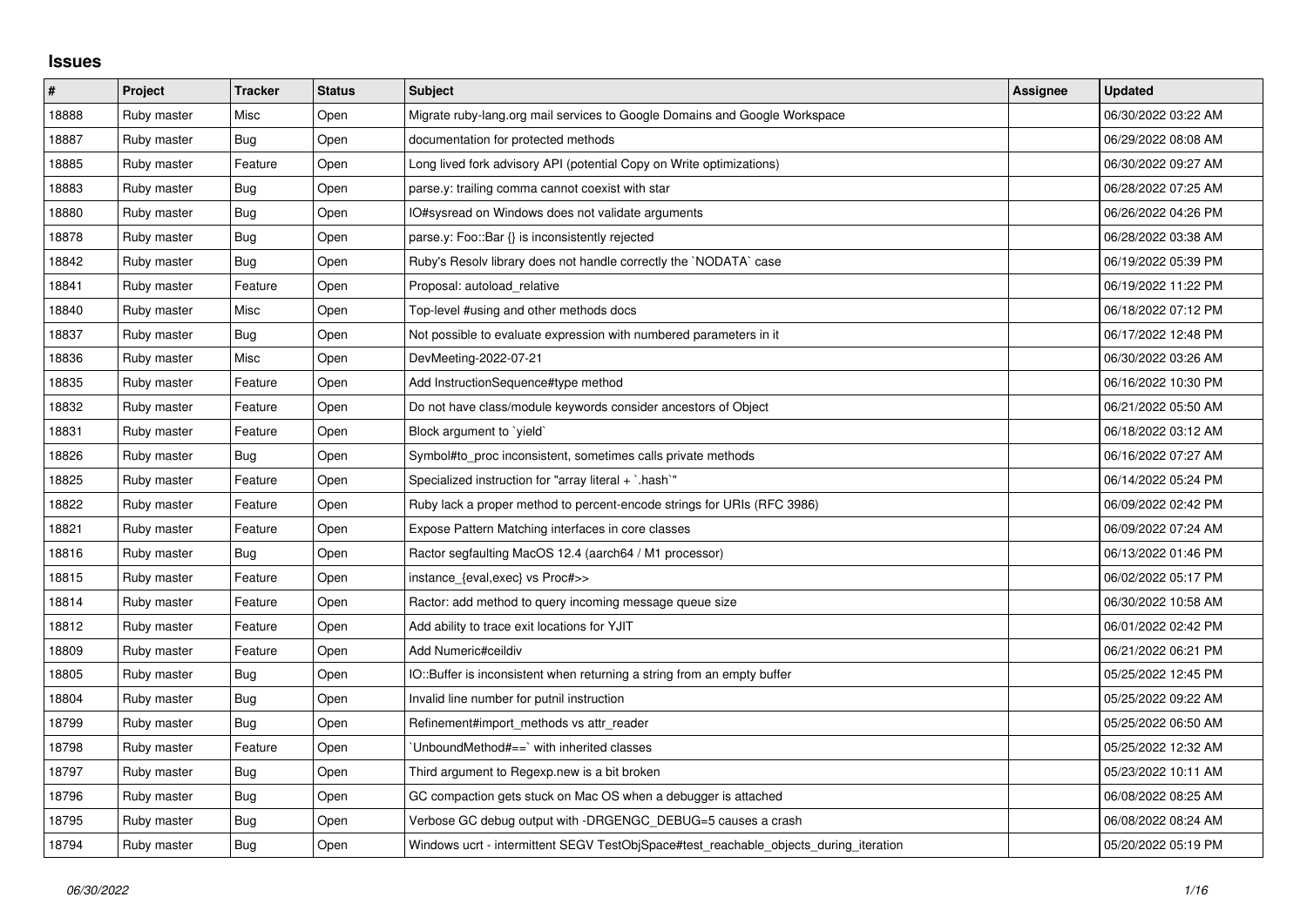| $\sharp$ | Project     | <b>Tracker</b> | <b>Status</b> | Subject                                                                                                            | Assignee | <b>Updated</b>      |
|----------|-------------|----------------|---------------|--------------------------------------------------------------------------------------------------------------------|----------|---------------------|
| 18789    | Ruby master | Bug            | Open          | make test-bundled-gems failed after make install                                                                   |          | 05/18/2022 01:01 AM |
| 18784    | Ruby master | <b>Bug</b>     | Open          | FileUtils.rm_f` and `FileUtils.rm_rf` should not mask exceptions                                                   |          | 05/16/2022 09:04 AM |
| 18783    | Ruby master | <b>Bug</b>     | Open          | OptionParser should recognize "-" as an optional argument                                                          |          | 05/19/2022 12:15 AM |
| 18782    | Ruby master | <b>Bug</b>     | Open          | Race conditions in autoload when loading the same feature with multiple threads.                                   |          | 05/18/2022 09:22 PM |
| 18780    | Ruby master | Bug            | Open          | Incorrect binding receiver for C API rb_eval_string()                                                              |          | 06/15/2022 12:14 AM |
| 18776    | Ruby master | Feature        | Open          | <b>Object Shapes</b>                                                                                               |          | 05/13/2022 01:11 AM |
| 18774    | Ruby master | Feature        | Open          | Add Queue#pop(timeout:)                                                                                            |          | 05/20/2022 12:27 AM |
| 18770    | Ruby master | Bug            | Open          | Inconsistent behavior of IO/StringIO's each methods when called with nil as a separator, limit and chomp:<br>true  |          | 06/06/2022 05:38 PM |
| 18768    | Ruby master | <b>Bug</b>     | Open          | Inconsistent behavior of IO, StringIO and String each_line methods when return paragraph and chomp: true<br>passed |          | 06/10/2022 03:46 PM |
| 18767    | Ruby master | <b>Bug</b>     | Open          | IO.foreach hangs up when passes limit=0                                                                            |          | 06/18/2022 02:56 AM |
| 18764    | Ruby master | Bug            | Open          | Build Error when Using msys2-mingw64 and Ruby 3.2                                                                  |          | 05/10/2022 06:48 AM |
| 18763    | Ruby master | <b>Bug</b>     | Open          | The configure option "--with-openssl-dir" has lower precedence than pkg-config                                     |          | 05/11/2022 11:39 AM |
| 18762    | Ruby master | Feature        | Open          | Add an Array#undigits that compliments Integer#digits                                                              |          | 05/03/2022 08:08 PM |
| 18760    | Ruby master | <b>Bug</b>     | Open          | Ractors vs "skynet" microbenchmark                                                                                 |          | 05/02/2022 11:36 PM |
| 18759    | Ruby master | <b>Bug</b>     | Open          | snapshot-ruby_2_7: test failure on macos-12                                                                        |          | 04/28/2022 12:18 AM |
| 18758    | Ruby master | Bug            | Open          | Ruby fails to build on M1 Mac when x86 Homebrew is installed                                                       |          | 04/28/2022 03:19 PM |
| 18757    | Ruby master | Feature        | Open          | Introduce %R percent literal for anchored regular expression patterns                                              |          | 04/27/2022 05:30 PM |
| 18751    | Ruby master | Bug            | Open          | Regression on master for Method#== when comparing public with private method                                       |          | 05/18/2022 01:27 AM |
| 18743    | Ruby master | <b>Bug</b>     | Open          | Enumerator#next / peek re-use each others stacktraces                                                              |          | 04/19/2022 02:42 PM |
| 18740    | Ruby master | Bug            | Open          | Use of rightward assignment changes line number needed for line-targeted TracePoint                                |          | 04/27/2022 09:56 AM |
| 18738    | Ruby master | <b>Bug</b>     | Open          | IRB can't recognize heredoc after words                                                                            |          | 04/18/2022 12:00 AM |
| 18737    | Ruby master | <b>Bug</b>     | Open          | Windows 'require' is case independent                                                                              |          | 04/22/2022 06:18 PM |
| 18736    | Ruby master | Feature        | Open          | self-p for method chain                                                                                            |          | 04/15/2022 11:09 AM |
| 18733    | Ruby master | Bug            | Open          | Ruby GC problems cause performance issue with Ractor                                                               |          | 04/15/2022 09:13 AM |
| 18731    | Ruby master | <b>Bug</b>     | Open          | Parallel test-all sometimes does not run at all some tests                                                         |          | 04/23/2022 12:58 PM |
| 18725    | Ruby master | Misc           | Open          | IO#write and IO#wait_writable block for write pipe if read pipe is closed in other thread on OpenBSD               |          | 04/13/2022 11:20 PM |
| 18690    | Ruby master | Feature        | Open          | Allow `Kernel#then` to take arguments                                                                              |          | 05/10/2022 06:16 PM |
| 18686    | Ruby master | <b>Bug</b>     | Open          | Regexp supporting unexpected age properties in Ruby < 3.2                                                          |          | 04/08/2022 06:52 PM |
| 18685    | Ruby master | Feature        | Open          | Enumerator.product: Cartesian product of enumerables                                                               |          | 04/26/2022 07:02 AM |
| 18683    | Ruby master | Feature        | Open          | Allow to create hashes with a specific capacity.                                                                   |          | 04/22/2022 02:34 PM |
| 18678    | Ruby master | <b>Bug</b>     | Open          | Crash on Mac - vm_call0_cfunc_with_frame                                                                           |          | 05/26/2022 05:40 PM |
| 18675    | Ruby master | Feature        | Open          | Add new exception class for resolv timeouts                                                                        |          | 04/01/2022 11:22 PM |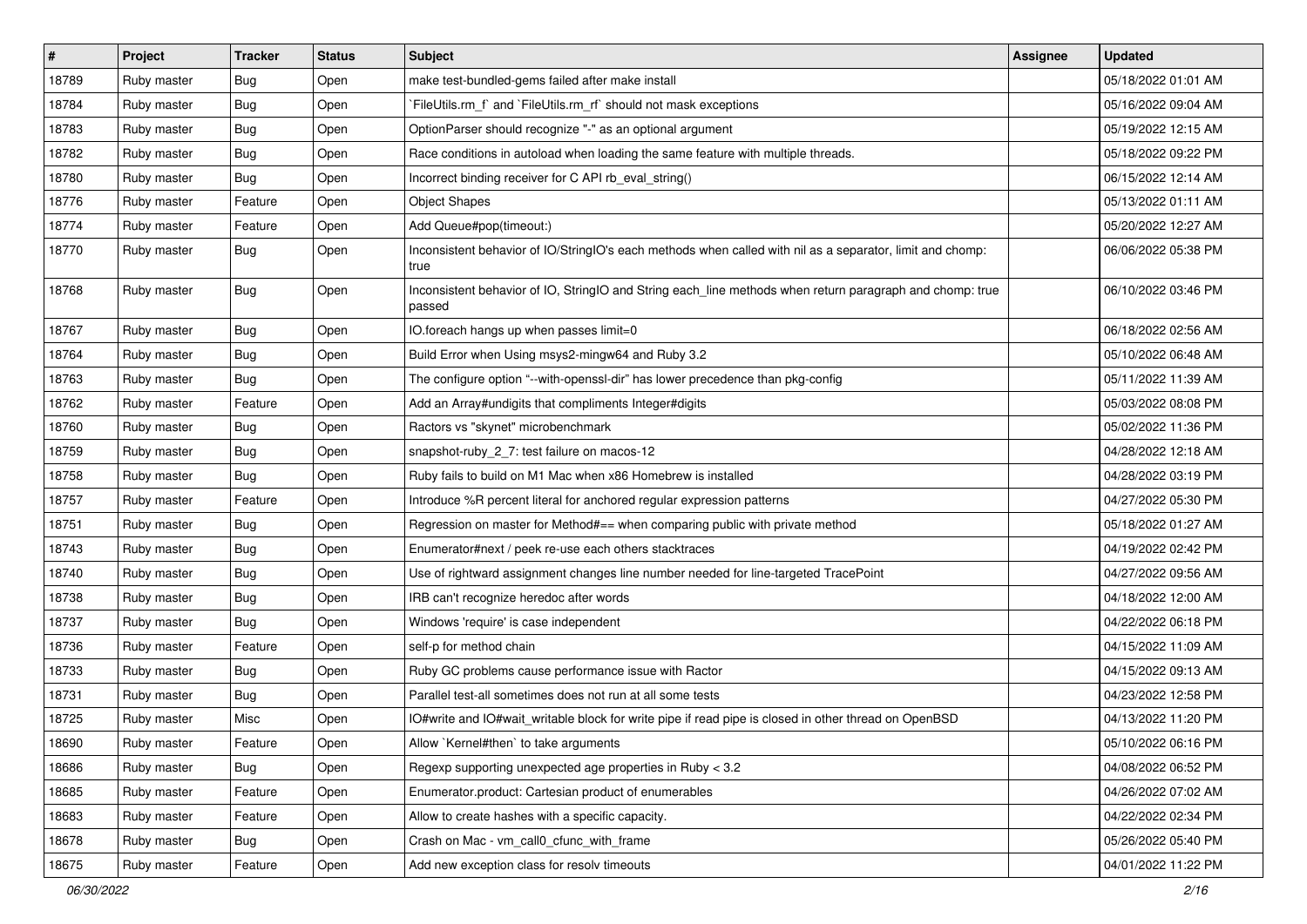| $\vert$ # | Project     | <b>Tracker</b> | <b>Status</b> | <b>Subject</b>                                                                                              | Assignee | <b>Updated</b>      |
|-----------|-------------|----------------|---------------|-------------------------------------------------------------------------------------------------------------|----------|---------------------|
| 18674     | Ruby master | Bug            | Open          | Build failure `make up` with WSL2                                                                           |          | 04/01/2022 08:51 AM |
| 18668     | Ruby master | Feature        | Open          | Merge `io-nonblock` gems into core                                                                          |          | 04/21/2022 10:02 AM |
| 18661     | Ruby master | Bug            | Open          | Net::HTTP behavior changed between 2.6 and 3.1 on windows.                                                  |          | 03/25/2022 01:57 PM |
| 18659     | Ruby master | Feature        | Open          | Create a Binding at the time of an exception and make it available to Rescue                                |          | 03/25/2022 10:55 AM |
| 18657     | Ruby master | Bug            | Open          | IRB raises exception when stdout is a pipe                                                                  |          | 06/08/2022 03:34 PM |
| 18647     | Ruby master | Feature        | Open          | Non-recursive option for iseq-targeted Tracepoints in ruby 2.6+                                             |          | 03/18/2022 09:41 AM |
| 18644     | Ruby master | Feature        | Open          | Coerce anything callable to a Proc                                                                          |          | 06/18/2022 05:28 PM |
| 18642     | Ruby master | Feature        | Open          | Named ripper fields                                                                                         |          | 05/12/2022 01:37 PM |
| 18640     | Ruby master | Feature        | Open          | default empty string argument for `String#sub` and `String#sub!`, e.g. `"hello".sub("I")`                   |          | 03/19/2022 02:33 AM |
| 18630     | Ruby master | Feature        | Open          | Introduce general `IO#timeout` and `IO#timeout=`for all (non-)blocking operations.                          |          | 04/21/2022 09:36 AM |
| 18622     | Ruby master | Bug            | Open          | const_get still looks in Object, while lexical constant lookup no longer does                               |          | 04/22/2022 11:26 AM |
| 18617     | Ruby master | Feature        | Open          | Allow multiples keys in Hash#[] acting like Hash#dig                                                        |          | 03/10/2022 01:36 PM |
| 18616     | Ruby master | Bug            | Open          | Error with clang(1) on MacOS due to __declspec()                                                            |          | 03/09/2022 10:50 AM |
| 18608     | Ruby master | Bug            | Open          | `require': cannot load such file -- ripper (LoadError) after `make distclean`                               |          | 05/27/2022 04:10 AM |
| 18605     | Ruby master | Bug            | Open          | Fails to run on (newer) 32bit Windows with ucrt                                                             |          | 04/01/2022 07:52 AM |
| 18603     | Ruby master | Feature        | Open          | Allow syntax like obj.method(arg)=value                                                                     |          | 02/27/2022 05:04 PM |
| 18597     | Ruby master | Feature        | Open          | Strings need a named method like `dup` that doesn't duplicate if receiver is mutable                        |          | 02/26/2022 11:56 PM |
| 18594     | Ruby master | Feature        | Open          | Add a #to h method on URI:: Generic                                                                         |          | 03/31/2022 01:18 PM |
| 18593     | Ruby master | Feature        | Open          | Add back URI.escape                                                                                         |          | 02/18/2022 07:45 PM |
| 18587     | Ruby master | Misc           | Open          | What was the reason behind Ruby choosing SipHash for Hash?                                                  |          | 02/17/2022 12:02 AM |
| 18583     | Ruby master | Feature        | Open          | Pattern-matching: API for custom unpacking strategies?                                                      |          | 03/17/2022 01:10 PM |
| 18580     | Ruby master | Bug            | Open          | Range#include? inconsistency for beginless String ranges                                                    |          | 03/09/2022 10:22 PM |
| 18576     | Ruby master | Feature        | Open          | Rename `ASCII-8BIT` encoding to `BINARY`                                                                    |          | 03/17/2022 03:06 PM |
| 18573     | Ruby master | Feature        | Open          | Object#pack1                                                                                                |          | 02/08/2022 08:51 AM |
| 18568     | Ruby master | Feature        | Open          | Explore lazy RubyGems boot to reduce need for --disable-gems                                                |          | 02/17/2022 07:15 AM |
| 18559     | Ruby master | Feature        | Open          | Allocation tracing: Objects created by the parser are attributed to Kernel.require                          |          | 06/28/2022 12:21 PM |
| 18554     | Ruby master | Feature        | Open          | Move unicode_normalize to a default gem                                                                     |          | 01/31/2022 05:51 PM |
| 18551     | Ruby master | Feature        | Open          | Make Range#reverse_each to raise an exception if endless                                                    |          | 01/28/2022 11:13 PM |
| 18518     | Ruby master | Bug            | Open          | NoMemory Error $+$ [FATAL] failed to allocate memory for twice $1 <$ karge                                  |          | 01/28/2022 01:40 PM |
| 18515     | Ruby master | Feature        | Open          | Add Range#reverse_each implementation for performance                                                       |          | 01/31/2022 02:23 AM |
| 18510     | Ruby master | Bug            | Open          | Unexpected waiting for console when starting ruby on windows                                                |          | 01/23/2022 02:53 PM |
| 18507     | Ruby master | <b>Bug</b>     | Open          | Incorrect target os detection in configure script                                                           |          | 01/25/2022 08:57 AM |
| 18506     | Ruby master | Bug            | Open          | make and make install rebuild items every time unnecessarily - sometimes causing races in parallel installs |          | 01/21/2022 01:46 PM |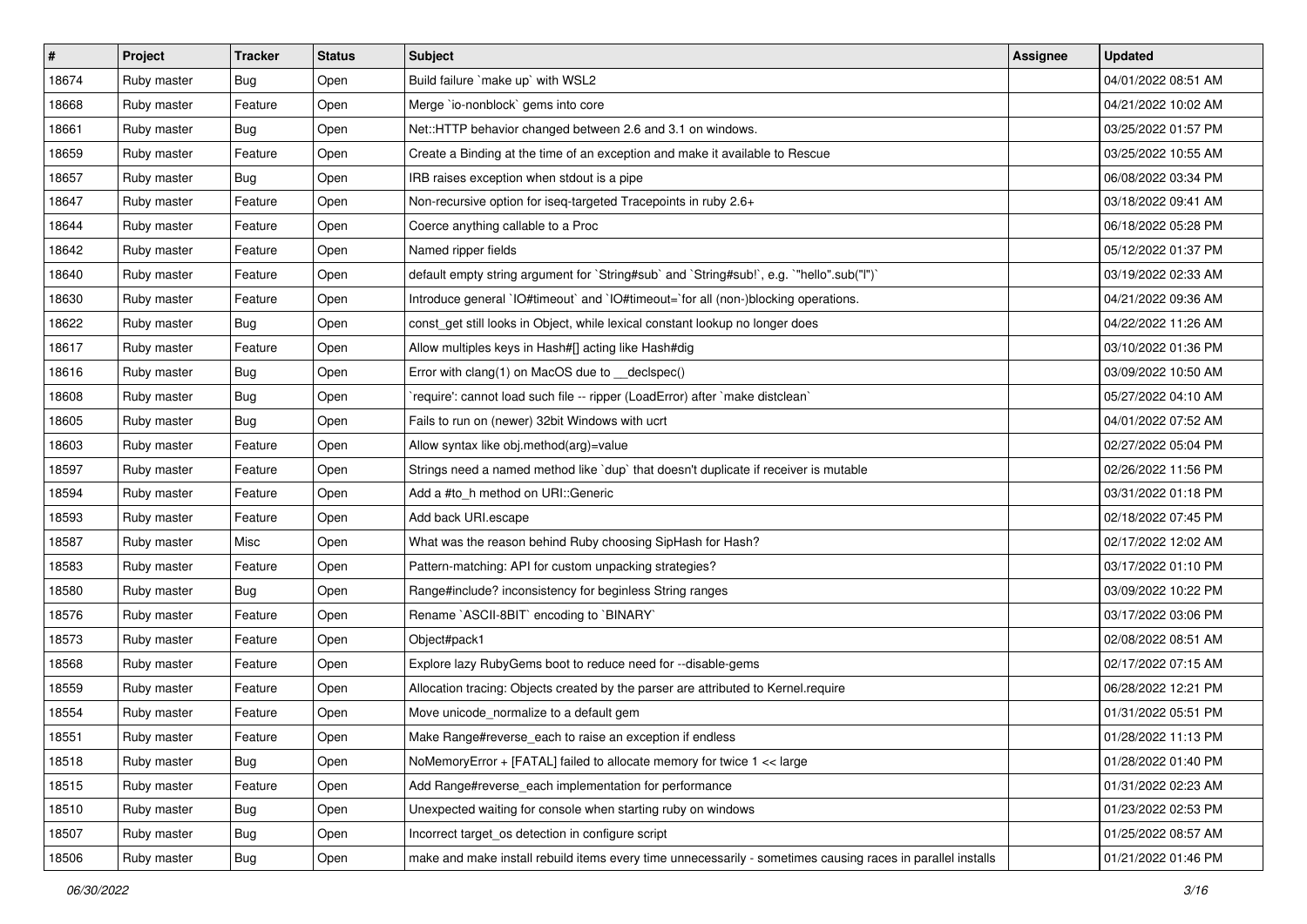| $\vert$ # | Project     | <b>Tracker</b> | <b>Status</b> | <b>Subject</b>                                                                              | <b>Assignee</b> | <b>Updated</b>      |
|-----------|-------------|----------------|---------------|---------------------------------------------------------------------------------------------|-----------------|---------------------|
| 18498     | Ruby master | Feature        | Open          | Introduce a public WeakKeysMap that compares by equality                                    |                 | 02/20/2022 04:06 PM |
| 18494     | Ruby master | Feature        | Open          | [RFC] ENV["RUBY_GC_"]= changes GC parameters dynamically                                    |                 | 01/17/2022 11:15 PM |
| 18492     | Ruby master | Bug            | Open          | `rb_rescue2` inside `rb_protect` segfaults on Windows                                       |                 | 01/14/2022 03:17 PM |
| 18478     | Ruby master | Feature        | Open          | Module#constant_pairs                                                                       |                 | 01/11/2022 07:55 PM |
| 18477     | Ruby master | Feature        | Open          | Float#sqrt and Integer#sqrt                                                                 |                 | 01/11/2022 07:34 PM |
| 18476     | Ruby master | <b>Bug</b>     | Open          | Call to require stuck forever after receiving EAGAIN on writev when running with zeus       |                 | 02/28/2022 02:55 PM |
| 18473     | Ruby master | <b>Bug</b>     | Open          | Raw data in Socket::Option#inspect on Amazon Linux 2                                        |                 | 01/11/2022 02:13 PM |
| 18472     | Ruby master | <b>Bug</b>     | Open          | rb_w32_map_errno is not found on Ruby-3.1.0                                                 |                 | 01/13/2022 09:59 AM |
| 18463     | Ruby master | Feature        | Open          | Random number generation with xoshiro                                                       |                 | 02/13/2022 09:12 AM |
| 18462     | Ruby master | Feature        | Open          | Proposal to merge WASI based WebAssembly support                                            |                 | 03/24/2022 03:05 AM |
| 18457     | Ruby master | Bug            | Open          | ruby 2.7.5 fiddle/types.rb use uint32_t but fiddle/cparser.rb lacks uint32_t                |                 | 01/03/2022 01:00 PM |
| 18456     | Ruby master | <b>Bug</b>     | Open          | rdoc non-determinism: module includes can be added once or twice to generated .ri           |                 | 01/01/2022 11:16 PM |
| 18455     | Ruby master | <b>Bug</b>     | Open          | IO#close` has poor performance and difficult to understand semantics.                       |                 | 04/04/2022 02:02 AM |
| 18454     | Ruby master | <b>Bug</b>     | Open          | YJIT slowing down key Discourse benchmarks                                                  |                 | 01/04/2022 08:45 AM |
| 18444     | Ruby master | <b>Bug</b>     | Open          | Trapped TSTP causes a locking deadlock in 3.0.3 onward                                      |                 | 05/26/2022 10:29 PM |
| 18440     | Ruby master | Feature        | Open          | YJIT is enabled if any YJIT tuning options are set                                          |                 | 12/30/2021 08:17 PM |
| 18438     | Ruby master | Feature        | Open          | Add `Exception#additional_message` to show additional error information                     |                 | 02/07/2022 02:55 AM |
| 18435     | Ruby master | Bug            | Open          | Calling `protected` on ancestor method changes result of `instance_methods(false)`          |                 | 06/09/2022 10:23 AM |
| 18429     | Ruby master | <b>Bug</b>     | Open          | Configure ruby-3.0.3 on Solaris 10 Unknown keyword 'URL' in './ruby.tmp.pc'                 |                 | 01/18/2022 09:15 PM |
| 18423     | Ruby master | Feature        | Open          | Installing stable versions like 3.0.3 from source generates fatal error by make             |                 | 12/23/2021 11:44 PM |
| 18420     | Ruby master | Misc           | Open          | Question about how to handle IO.pipe reader and writer when forking                         |                 | 12/22/2021 12:04 AM |
| 18418     | Ruby master | Feature        | Open          | Add Net::HTTP#security_level=                                                               |                 | 12/19/2021 11:58 AM |
| 18413     | Ruby master | Bug            | Open          | Segfault in `ripper/lexer.rb`                                                               |                 | 12/17/2021 04:49 PM |
| 18412     | Ruby master | Bug            | Open          | Segfault in test_ractor.rb                                                                  |                 | 12/17/2021 04:23 AM |
| 18411     | Ruby master | Feature        | Open          | Introduce `Fiber.blocking` for disabling scheduler.                                         |                 | 12/23/2021 05:10 PM |
| 18410     | Ruby master | Feature        | Open          | Proposal to make inspect include underscores on numerics                                    |                 | 12/16/2021 09:07 AM |
| 18404     | Ruby master | Misc           | Open          | 3.1 documentation problems tracking ticket                                                  |                 | 12/24/2021 03:59 PM |
| 18402     | Ruby master | Feature        | Open          | <b>Argument Labels</b>                                                                      |                 | 01/31/2022 06:14 PM |
| 18401     | Ruby master | Feature        | Open          | Rework `require_relative` to add the "current path" on `\$LOAD_PATH`                        |                 | 12/09/2021 05:41 PM |
| 18396     | Ruby master | Bug            | Open          | An unexpected "hash value omission" syntax error when without parentheses call expr follows |                 | 03/29/2022 09:58 PM |
| 18395     | Ruby master | Feature        | Open          | Introduce Array#subtract! for performance                                                   |                 | 12/08/2021 04:42 PM |
| 18393     | Ruby master | <b>Bug</b>     | Open          | TestReadline#test_interrupt_in_other_thread fails on armv7hl                                |                 | 12/07/2021 02:03 PM |
| 18384     | Ruby master | Feature        | Open          | Pattern Match Object                                                                        |                 | 05/07/2022 06:01 PM |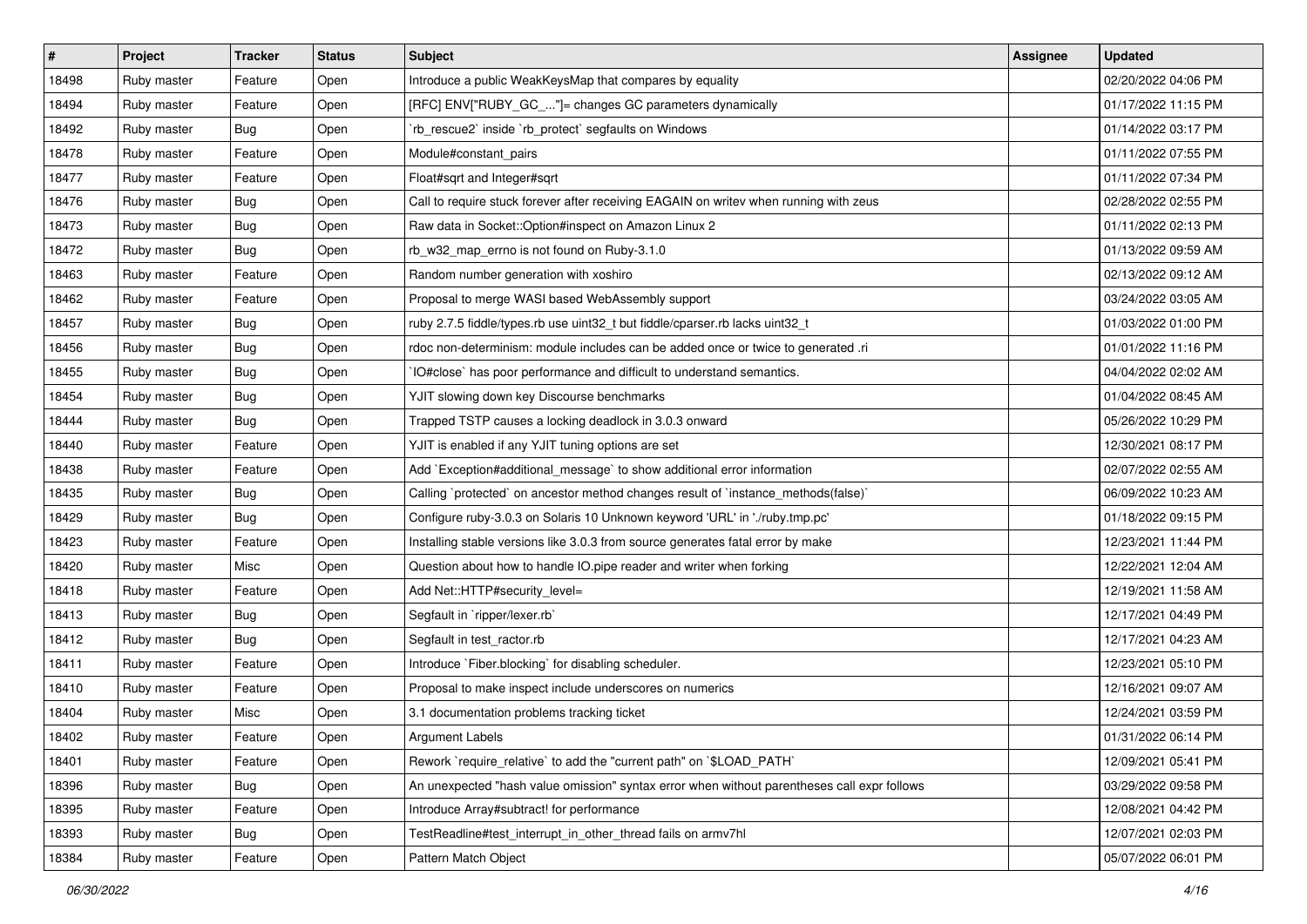| $\vert$ # | Project     | <b>Tracker</b> | <b>Status</b> | <b>Subject</b>                                                                                                                                                        | <b>Assignee</b> | <b>Updated</b>      |
|-----------|-------------|----------------|---------------|-----------------------------------------------------------------------------------------------------------------------------------------------------------------------|-----------------|---------------------|
| 18380     | Ruby master | <b>Bug</b>     | Open          | TestAddressResolve#test_socket_getnameinfo_domain_blocking test failures                                                                                              |                 | 12/21/2021 04:22 PM |
| 18379     | Ruby master | <b>Bug</b>     | Open          | [CI] Windows mingw/ucrt - test-all timeout failures                                                                                                                   |                 | 12/02/2021 02:23 AM |
| 18376     | Ruby master | Feature        | Open          | Version comparison API                                                                                                                                                |                 | 12/30/2021 10:33 AM |
| 18369     | Ruby master | Feature        | Open          | users.detect(:name, "Dorian") as shorthand for users.detect { $ user $ user.name == "Dorian" }                                                                        |                 | 12/03/2021 02:23 PM |
| 18368     | Ruby master | Feature        | Open          | Range#step semantics for non-Numeric ranges                                                                                                                           |                 | 02/02/2022 03:42 PM |
| 18360     | Ruby master | Feature        | Open          | <b>PrettyPrint enhancements</b>                                                                                                                                       |                 | 11/24/2021 12:15 AM |
| 18359     | Ruby master | <b>Bug</b>     | Open          | [Windows MinGW] warning Please include winsock2.h before windows.h                                                                                                    |                 | 11/23/2021 05:07 PM |
| 18357     | Ruby master | Feature        | Open          | Proposal: stop raising when block passed to IO#each * closes the IO                                                                                                   |                 | 11/22/2021 09:03 PM |
| 18352     | Ruby master | Misc           | Open          | What is the Hash#grep expected?                                                                                                                                       |                 | 11/28/2021 10:39 PM |
| 18338     | Ruby master | <b>Bug</b>     | Open          | Encoding default_external = Encoding::UTF_16BE may add a wrongly-encoded string to<br>\$LOADED_FEATURES                                                               |                 | 11/15/2021 07:32 AM |
| 18334     | Ruby master | Feature        | Open          | ENV#to_h returns a new Hash object but Hash#to_h does not, which can cause inconsistencies                                                                            |                 | 11/17/2021 05:46 PM |
| 18332     | Ruby master | Feature        | Open          | a ? b                                                                                                                                                                 |                 | 12/29/2021 04:38 AM |
| 18331     | Ruby master | Feature        | Open          | Kernel.#Time                                                                                                                                                          |                 | 11/13/2021 12:41 PM |
| 18296     | Ruby master | Feature        | Open          | Custom exception formatting should override `Exception#full_message`.                                                                                                 |                 | 12/15/2021 08:49 PM |
| 18291     | Ruby master | Feature        | Open          | When use $=\sim$ with named group, if regex is on the right side, variable not defined.                                                                               |                 | 11/06/2021 12:36 PM |
| 18286     | Ruby master | <b>Bug</b>     | Open          | Universal arm64/x86_84 binary built on an x86_64 machine segfaults/is killed on arm64                                                                                 |                 | 05/26/2022 09:45 PM |
| 18285     | Ruby master | Feature        | Open          | NoMethodError#message uses a lot of CPU/is really expensive to call                                                                                                   |                 | 01/30/2022 12:45 PM |
| 18281     | Ruby master | <b>Bug</b>     | Open          | Ruby 3.1.0: gem uninstall -alx fails to uninstall debug                                                                                                               |                 | 06/16/2022 01:08 AM |
| 18269     | Ruby master | <b>Bug</b>     | Open          | trace_opt_not and trace_opt_regexpmatch2 insns are indistinguishable                                                                                                  |                 | 11/12/2021 07:44 AM |
| 18265     | Ruby master | Feature        | Open          | Self-contained one-binary feature which discuss on ruby kaigi 2021 day 2, $\Box$ Ruby Committers vs the World<br>/ CRuby CommittersU                                  |                 | 10/24/2021 04:11 PM |
| 18262     | Ruby master | Feature        | Open          | Enumerator::Lazy#partition                                                                                                                                            |                 | 11/20/2021 10:17 AM |
| 18259     | Ruby master | Feature        | Open          | Support quarter spec %q in Time#strftime                                                                                                                              |                 | 10/21/2021 12:15 PM |
| 18257     | Ruby master | <b>Bug</b>     | Open          | rb_mRubyVMFrozenCore is broken by GC run                                                                                                                              |                 | 02/10/2022 12:36 PM |
| 18256     | Ruby master | Feature        | Open          | Change the canonical name of Thread::Mutex, Thread::Queue, Thread::SizedQueue and<br>Thread::ConditionVariable to just Mutex, Queue, SizedQueue and ConditionVariable |                 | 10/20/2021 10:59 PM |
| 18255     | Ruby master | <b>Bug</b>     | Open          | ioctl zeroes the last buffer byte                                                                                                                                     |                 | 10/25/2021 08:13 AM |
| 18248     | Ruby master | Misc           | Open          | Add Feature Triaging Guide                                                                                                                                            |                 | 10/12/2021 03:21 PM |
| 18247     | Ruby master | <b>Bug</b>     | Open          | weird results for `Array#slice` or `Array#[]` with argument of type `Enumerator::ArithmeticSequence`                                                                  |                 | 03/30/2022 11:05 PM |
| 18242     | Ruby master | Feature        | Open          | Parser makes multiple assignment sad in confusing way                                                                                                                 |                 | 10/09/2021 07:58 AM |
| 18228     | Ruby master | Feature        | Open          | Add a 'timeout' option to 'IO.copy_stream'                                                                                                                            |                 | 10/01/2021 05:10 AM |
| 18186     | Ruby master | Bug            | Open          | SEGV with system command - MinGW?                                                                                                                                     |                 | 09/22/2021 03:20 PM |
| 18181     | Ruby master | Feature        | Open          | Introduce Enumerable#min_with_value, max_with_value, and minmax_with_value                                                                                            |                 | 01/25/2022 07:33 AM |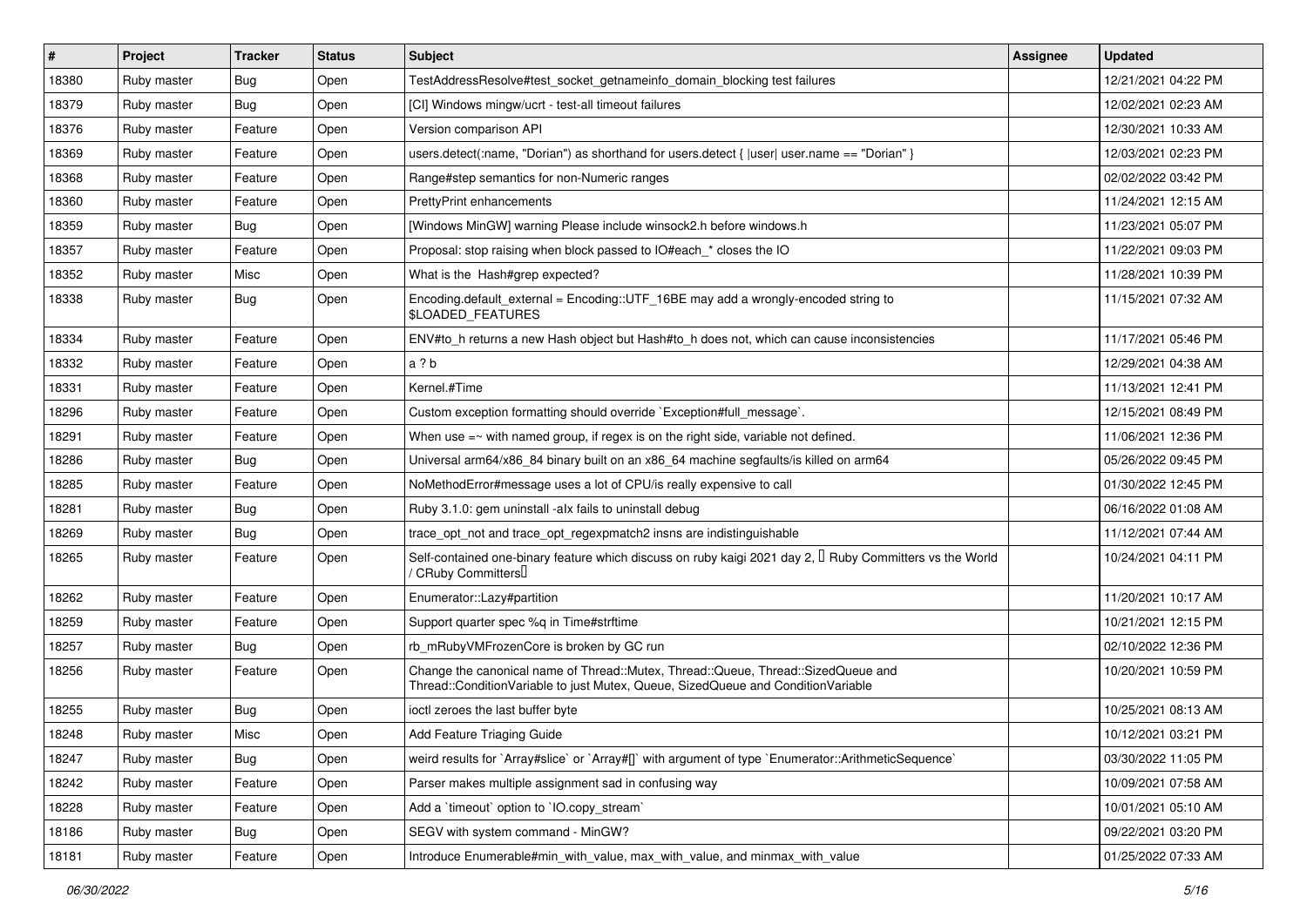| $\vert$ # | Project     | <b>Tracker</b> | <b>Status</b> | <b>Subject</b>                                                                                                             | <b>Assignee</b> | <b>Updated</b>      |
|-----------|-------------|----------------|---------------|----------------------------------------------------------------------------------------------------------------------------|-----------------|---------------------|
| 18179     | Ruby master | Feature        | Open          | Add Math methods to Numeric                                                                                                |                 | 03/24/2022 02:54 PM |
| 18168     | Ruby master | Feature        | Open          | Add ActiveSupport deep_transform_values to Ruby                                                                            |                 | 09/15/2021 05:29 AM |
| 18162     | Ruby master | Feature        | Open          | Shorthand method Proc#isolate to create isolated proc objects                                                              |                 | 09/13/2021 02:33 AM |
| 18152     | Ruby master | Bug            | Open          | Fix theoretical bug with signals $+$ qsort                                                                                 |                 | 09/08/2021 03:38 PM |
| 18151     | Ruby master | Feature        | Open          | Incorrect Resolv result when DNS server is unreachable                                                                     |                 | 09/18/2021 12:22 AM |
| 18150     | Ruby master | Misc           | Open          | Proposal: Deprecate leading zero syntax to declare octals, since it's extremely confusing (and Python 3<br>removed it too) |                 | 09/04/2021 03:21 AM |
| 18146     | Ruby master | Feature        | Open          | Add `delete prefix` and `delete suffix` to `Pathname`                                                                      |                 | 09/03/2021 04:59 AM |
| 18144     | Ruby master | <b>Bug</b>     | Open          | Timeout not working while regular expression match is running                                                              |                 | 09/02/2021 07:08 AM |
| 18137     | Ruby master | Feature        | Open          | A new method to check Proc is isolated or not                                                                              |                 | 10/27/2021 07:30 AM |
| 18136     | Ruby master | Feature        | Open          | take while after                                                                                                           |                 | 01/28/2022 06:23 AM |
| 18135     | Ruby master | Feature        | Open          | Introduce Enumerable#detect only                                                                                           |                 | 09/02/2021 05:44 PM |
| 18133     | Ruby master | <b>Bug</b>     | Assigned      | LTO: TestGCCompact#test_ast_compacts segfaults on i686                                                                     |                 | 04/23/2022 04:19 PM |
| 18132     | Ruby master | <b>Bug</b>     | Open          | TODO: fix ccan/list thread safety                                                                                          |                 | 01/02/2022 08:22 AM |
| 18131     | Ruby master | <b>Bug</b>     | Open          | addr2line.c: Some inlined functions mistakenly shown                                                                       |                 | 08/24/2021 07:59 PM |
| 18129     | Ruby master | <b>Bug</b>     | Open          | Ractor-incompatible global variables can be accessed through alias                                                         |                 | 08/23/2021 10:08 PM |
| 18127     | Ruby master | Feature        | Open          | Ractor-local version of Singleton                                                                                          |                 | 11/09/2021 02:45 PM |
| 18083     | Ruby master | Feature        | Open          | Capture error in ensure block.                                                                                             |                 | 10/21/2021 01:00 PM |
| 18082     | Ruby master | Misc           | Open          | FileUtils.remove entry secure has inconsistent document                                                                    |                 | 08/17/2021 04:26 PM |
| 18080     | Ruby master | Bug            | Open          | Syntax error on one-line pattern matching                                                                                  |                 | 08/18/2021 12:38 AM |
| 18073     | Ruby master | Bug            | Open          | test/ruby/test_jit.rb: "error: invalid use of '__builtin_va_arg_pack ()"" on Ruby 2.7.4 on gcc 4.8.5                       |                 | 12/03/2021 03:04 PM |
| 18070     | Ruby master | Feature        | Open          | attr` should be removed                                                                                                    |                 | 08/09/2021 05:51 PM |
| 18069     | Ruby master | Feature        | Open          | instance exec' is just ignored when the block is originally a method                                                       |                 | 08/10/2021 05:33 AM |
| 18063     | Ruby master | Feature        | Open          | io uring implementation                                                                                                    |                 | 08/05/2021 10:02 AM |
| 18061     | Ruby master | <b>Bug</b>     | Open          | Execshield test: libruby.so.N.N.N: FAIL: property-note test because no .note.gnu.property section found                    |                 | 06/22/2022 07:58 AM |
| 18057     | Ruby master | Feature        | Open          | Introduce Array#mean                                                                                                       |                 | 08/02/2021 02:16 PM |
| 18055     | Ruby master | Feature        | Open          | Introduce                                                                                                                  |                 | 07/30/2021 09:30 AM |
| 18035     | Ruby master | Feature        | Open          | Introduce general model/semantic for immutable by default.                                                                 |                 | 11/09/2021 04:47 PM |
| 18033     | Ruby master | Feature        | Open          | Time.new to parse a string                                                                                                 |                 | 12/07/2021 02:15 PM |
| 18013     | Ruby master | Bug            | Open          | Unexpected results when mxiing negated character classes and case-folding                                                  |                 | 06/29/2021 12:05 PM |
| 18012     | Ruby master | Bug            | Open          | Case-insensitive character classes can only match multiple code points when top-level character class is<br>not negated    |                 | 06/29/2021 08:35 AM |
| 18010     | Ruby master | <b>Bug</b>     | Open          | Character class with single character gets case-folded with following string                                               |                 | 06/28/2021 09:30 AM |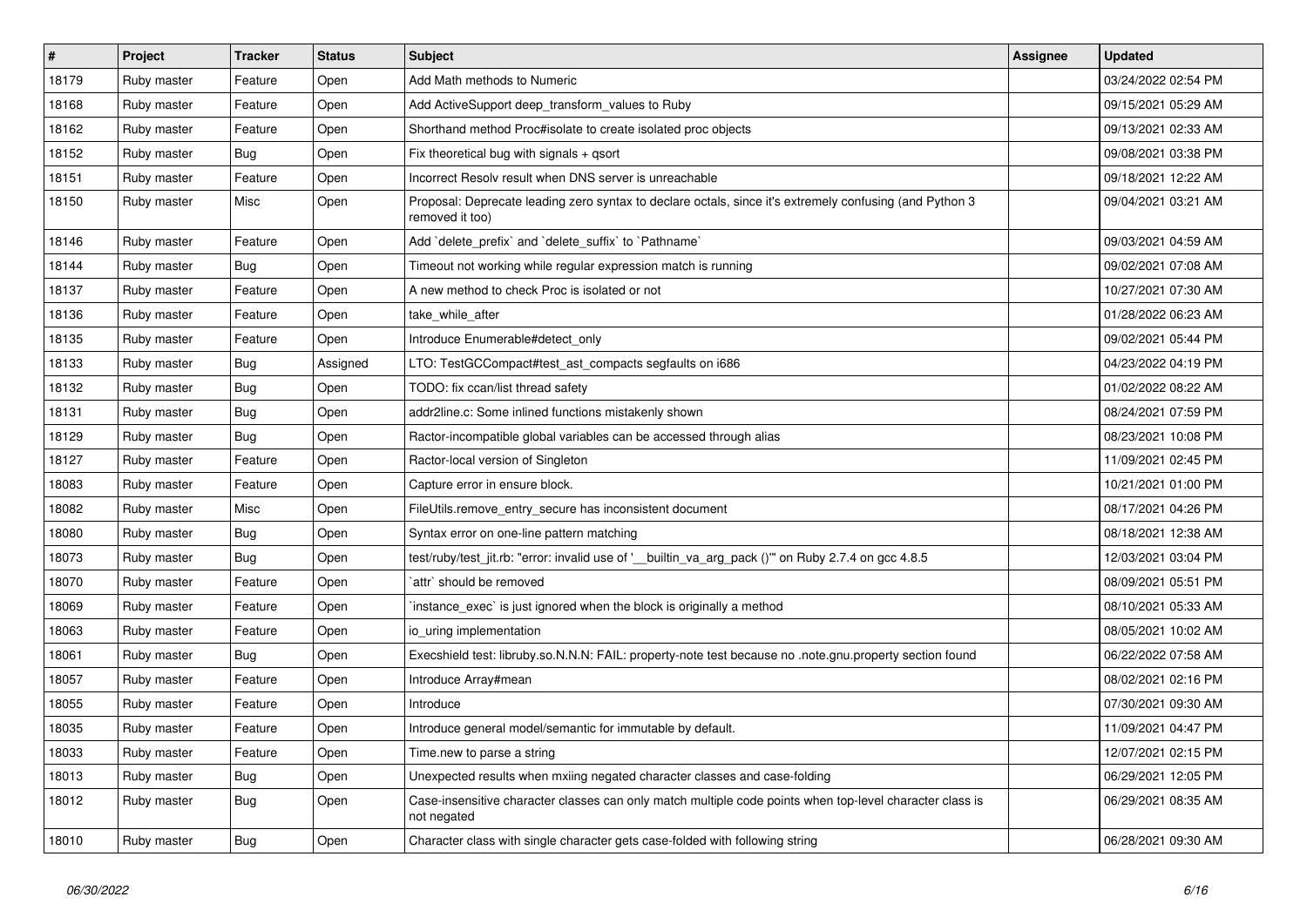| $\pmb{\#}$ | Project     | <b>Tracker</b> | <b>Status</b> | Subject                                                                                                                                     | <b>Assignee</b> | <b>Updated</b>      |
|------------|-------------|----------------|---------------|---------------------------------------------------------------------------------------------------------------------------------------------|-----------------|---------------------|
| 18009      | Ruby master | Bug            | Open          | Regexps \w and \W with /i option and /u option produce inconsistent results under nested negation and<br>intersection                       |                 | 06/28/2021 09:09 AM |
| 18005      | Ruby master | Feature        | Open          | Enable non-blocking 'binding.irb'.                                                                                                          |                 | 06/24/2021 07:20 PM |
| 18004      | Ruby master | Feature        | Open          | Add Async to the stdlib                                                                                                                     |                 | 11/26/2021 06:01 AM |
| 17999      | Ruby master | Bug            | Open          | TestMethod#test zsuper intermittent timeout error on raspbian10-aarch64 CI                                                                  |                 | 06/18/2021 01:33 AM |
| 17994      | Ruby master | Feature        | Open          | Clarify `IO.read` behavior and add `File.read` method                                                                                       |                 | 07/16/2021 03:04 AM |
| 17990      | Ruby master | Bug            | Open          | Inconsistent behavior of Regexp quantifiers over characters with complex case foldings                                                      |                 | 06/15/2021 11:59 AM |
| 17989      | Ruby master | Bug            | Open          | Case insensitive Regexps do not handle characters with overlapping case foldings                                                            |                 | 06/15/2021 11:43 AM |
| 17950      | Ruby master | Feature        | Open          | Unable to pattern-match against a String key                                                                                                |                 | 06/15/2021 11:42 AM |
| 17944      | Ruby master | Feature        | Open          | Remove Socket.gethostbyaddr and Socket.gethostbyname                                                                                        |                 | 06/10/2021 08:26 AM |
| 17942      | Ruby master | Feature        | Open          | Add a 'initialize(public @a, private @b)' shortcut syntax for defining public/private accessors for instance<br>vars as part of constructor |                 | 12/13/2021 12:43 AM |
| 17938      | Ruby master | Feature        | Open          | Keyword alternative for boolean positional arguments                                                                                        |                 | 07/15/2021 06:46 AM |
| 17931      | Ruby master | Bug            | Open          | Compile fails setup option nodynamic                                                                                                        |                 | 07/07/2021 08:51 AM |
| 17926      | Ruby master | Bug            | Open          | spec/ruby/core/file/atime_spec.rb: a random failing test on Travis ppc64le                                                                  |                 | 06/02/2021 04:35 PM |
| 17925      | Ruby master | Bug            | Open          | Pattern matching syntax using semicolon one-line                                                                                            |                 | 06/04/2021 03:08 PM |
| 17924      | Ruby master | Feature        | Open          | Range#infinite?                                                                                                                             |                 | 07/08/2021 11:58 PM |
| 17878      | Ruby master | Bug            | Open          | bootstraptest/test_ractor.rb:224 a random failing test with "The outgoing-port is already closed<br>(Ractor::ClosedError)"                  |                 | 09/13/2021 01:10 PM |
| 17859      | Ruby master | Feature        | Open          | Start IRB when running just `ruby`                                                                                                          |                 | 05/14/2021 07:54 AM |
| 17856      | Ruby master | Feature        | Open          | ary.member? is slower than ary.include?                                                                                                     |                 | 05/11/2021 10:12 AM |
| 17851      | Ruby master | Feature        | Open          | ruby extension for memoryview                                                                                                               |                 | 05/05/2021 03:15 PM |
| 17844      | Ruby master | Feature        | Open          | Support list of methods to test with respond_to?                                                                                            |                 | 05/06/2021 07:00 PM |
| 17834      | Ruby master | Feature        | Open          | Add a Bytes and BytesArray class that implement memoryview                                                                                  |                 | 05/06/2021 02:22 PM |
| 17833      | Ruby master | Feature        | Open          | add IO.readinto(b) where b is a bytes like object that is you can get a memoryview from                                                     |                 | 06/30/2021 02:36 PM |
| 17829      | Ruby master | Misc           | Open          | Clang/LLVM correctness of x64-mingw32 build (`shorten-64-to-32` warnings)                                                                   |                 | 04/26/2021 04:23 PM |
| 17825      | Ruby master | Feature        | Open          | Uniformize Float::INFINITY and Date::infinity.new                                                                                           |                 | 05/04/2021 01:43 AM |
| 17817      | Ruby master | Bug            | Open          | --jit outputs ./tmp/_ruby_mjit_*.h: No such file or directory on with TMP                                                                   |                 | 04/22/2021 11:57 AM |
| 17815      | Ruby master | Misc           | Open          | Snapcraft Ruby plugin                                                                                                                       |                 | 04/20/2021 07:59 PM |
| 17808      | Ruby master | Feature        | Open          | Feature Request: JS like splat of Object properties as named method parameters                                                              |                 | 04/17/2021 11:43 PM |
| 17799      | Ruby master | <b>Bug</b>     | Open          | Seg fault in rb class clear method cache                                                                                                    |                 | 12/09/2021 05:39 AM |
| 17797      | Ruby master | Feature        | Open          | MIPS support for addr2line.c                                                                                                                |                 | 04/13/2021 03:49 AM |
| 17792      | Ruby master | Bug            | Open          | make notes and make test fail with Ruby3.0.1p64 RaspberryPI 4B Ubuntu 20.10 ARM64                                                           |                 | 05/23/2021 08:23 PM |
| 17790      | Ruby master | Feature        | Open          | Have a way to clear a String without resetting its capacity                                                                                 |                 | 04/21/2021 11:27 PM |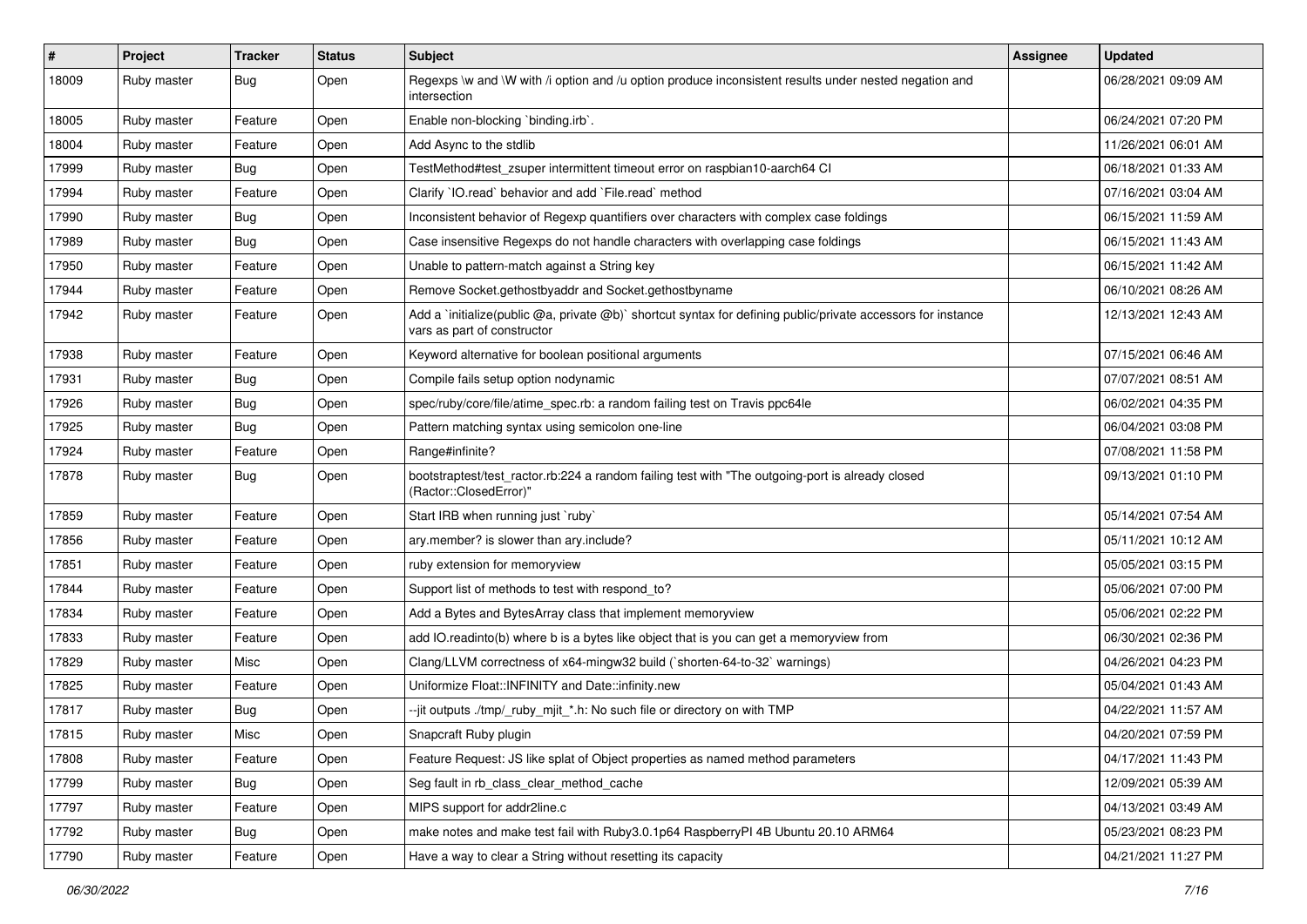| $\sharp$ | Project     | <b>Tracker</b> | <b>Status</b> | <b>Subject</b>                                                                                                                                             | Assignee | <b>Updated</b>      |
|----------|-------------|----------------|---------------|------------------------------------------------------------------------------------------------------------------------------------------------------------|----------|---------------------|
| 17786    | Ruby master | Feature        | Open          | Proposal: new "ends" keyword                                                                                                                               |          | 04/11/2021 01:40 AM |
| 17774    | Ruby master | Bug            | Open          | Quantified empty group causes regex to fail                                                                                                                |          | 10/13/2021 04:43 PM |
| 17773    | Ruby master | Feature        | Open          | Alias `Numeric#zero?` and `Float#zero?` as `Numeric#empty?` and `Float#empty?`                                                                             |          | 04/02/2021 03:39 PM |
| 17771    | Ruby master | Feature        | Open          | String#start_with? should not construct MatchData or set \$~                                                                                               |          | 04/02/2021 02:49 PM |
| 17758    | Ruby master | Feature        | Open          | Provide Hash#count for performance improvement                                                                                                             |          | 03/28/2021 06:39 PM |
| 17753    | Ruby master | Feature        | Open          | Add Module#namespace                                                                                                                                       |          | 04/17/2021 08:04 AM |
| 17749    | Ruby master | Feature        | Open          | Const source location without name                                                                                                                         |          | 04/17/2021 07:38 AM |
| 17743    | Ruby master | Feature        | Open          | Show argument types in backtrace                                                                                                                           |          | 03/25/2021 06:39 PM |
| 17741    | Ruby master | Feature        | Open          | Ruby links to `objc` for convenience - this should be moved into a native ext                                                                              |          | 03/23/2021 01:24 AM |
| 17722    | Ruby master | Bug            | Open          | define_method with shareable results in "defined in a different Ractor"                                                                                    |          | 08/24/2021 12:03 PM |
| 17718    | Ruby master | Feature        | Open          | a method paramaters object that can be pattern matched against                                                                                             |          | 03/24/2021 01:29 PM |
| 17683    | Ruby master | Misc           | Open          | Current status of beginless range (experimental or not)                                                                                                    |          | 06/05/2021 07:22 AM |
| 17682    | Ruby master | Feature        | Open          | String#casecmp performance improvement                                                                                                                     |          | 03/24/2021 02:29 PM |
| 17680    | Ruby master | Bug            | Open          | tab completion no longer works on irb3.0                                                                                                                   |          | 03/13/2021 08:06 AM |
| 17663    | Ruby master | Feature        | Open          | Enumerator#with, an alternative to Enumerator#with_object                                                                                                  |          | 03/02/2021 05:48 PM |
| 17660    | Ruby master | Feature        | Open          | Expose information about which basic methods have been redefined                                                                                           |          | 03/02/2021 03:31 PM |
| 17647    | Ruby master | Feature        | Open          | Print register `r11` on 32-bit ARM Linux                                                                                                                   |          | 04/30/2021 11:22 AM |
| 17646    | Ruby master | <b>Bug</b>     | Open          | Check for `__builtin_mul_overflow` with `long long` arguments                                                                                              |          | 02/19/2021 06:19 PM |
| 17637    | Ruby master | Misc           | Open          | Endless ranges with `nil` boundary weird behavior                                                                                                          |          | 02/19/2021 07:57 AM |
| 17627    | Ruby master | Feature        | Open          | Suggestion: Implement `freeze_values` instance method on collection-like classes.                                                                          |          | 02/16/2021 07:58 PM |
| 17616    | Ruby master | Feature        | Open          | Support backtracing on Linux with non-GNU-libc + libunwind                                                                                                 |          | 02/09/2021 01:12 PM |
| 17611    | Ruby master | Feature        | Open          | Expose `rb_execarg` interfaces and `rb_grantpt`                                                                                                            |          | 02/07/2021 01:52 AM |
| 17591    | Ruby master | Misc           | Open          | Test frameworks and REPLs do not show deprecation warnings by default                                                                                      |          | 02/17/2021 09:06 AM |
| 17586    | Ruby master | Misc           | Open          | Please run Windows CI in all std-lib repos                                                                                                                 |          | 01/28/2021 02:34 PM |
| 17579    | Ruby master | Feature        | Open          | [Proposal] A suggestion for newline-separated shorthand notation, for the creation of Arrays containing<br>strings that may contain ' ' (space) characters |          | 01/25/2021 04:33 PM |
| 17576    | Ruby master | Feature        | Open          | Partial Functions (procs, lambdas)                                                                                                                         |          | 01/24/2021 07:58 PM |
| 17566    | Ruby master | Feature        | Open          | Tune thread QoS / efficiency on macOS                                                                                                                      |          | 01/29/2021 09:16 AM |
| 17565    | Ruby master | Misc           | Open          | Prefer use of access(2) in rb_file_load_ok() to check for existence of require'd files                                                                     |          | 01/21/2021 08:52 PM |
| 17562    | Ruby master | Feature        | Open          | Update - E option in --help                                                                                                                                |          | 01/19/2021 05:38 PM |
| 17550    | Ruby master | Feature        | Open          | Why no function to get all subdirectories of a directory?                                                                                                  |          | 01/18/2021 08:57 AM |
| 17548    | Ruby master | Feature        | Open          | Need simple way to include symlink directories in Dir.glob                                                                                                 |          | 03/21/2022 01:35 PM |
| 17528    | Ruby master | Feature        | Open          | Make Addrinfo.getaddrinfo fall back to Timeout.timeout for :resolv_timeout                                                                                 |          | 01/13/2021 08:50 PM |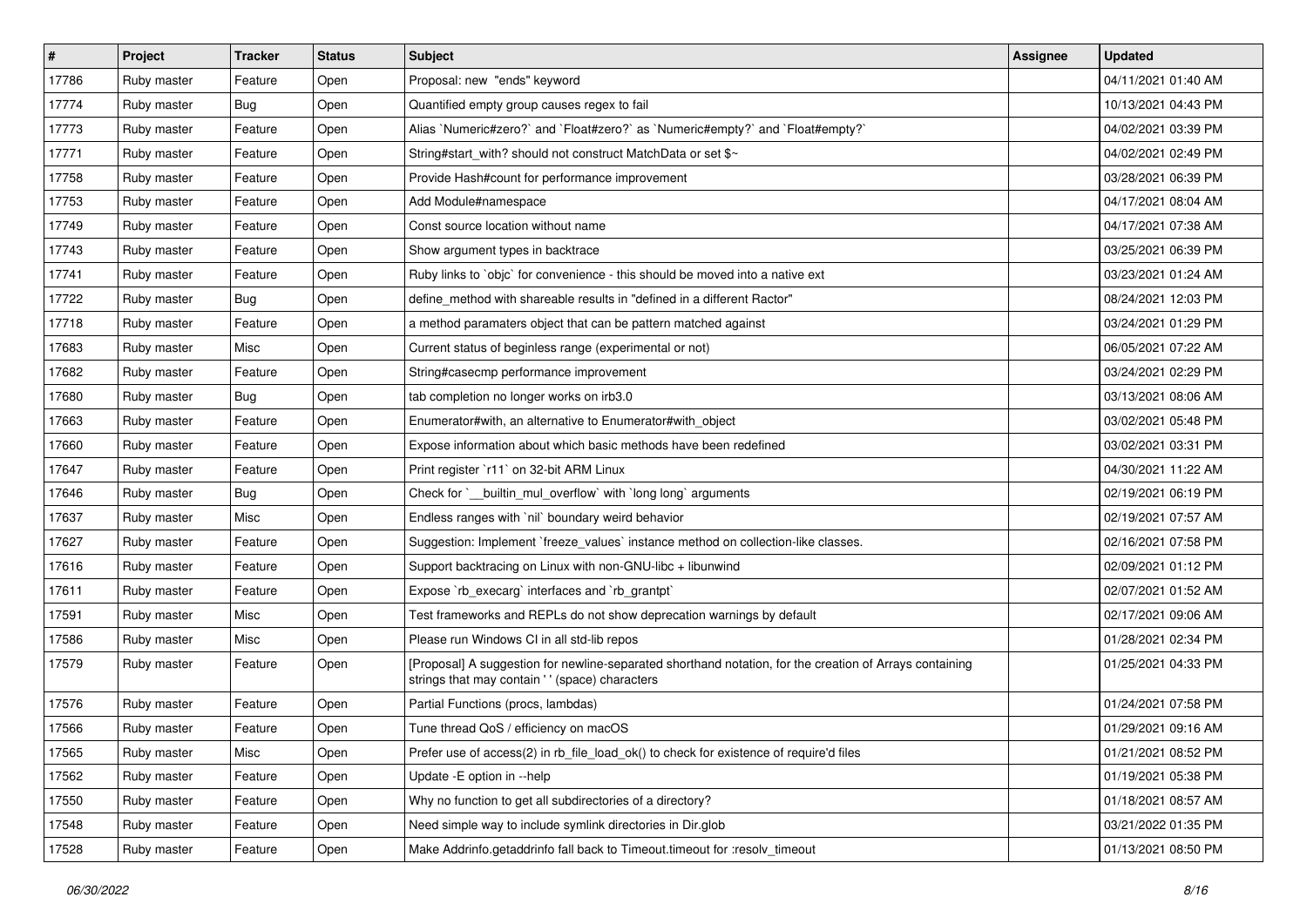| #     | Project     | <b>Tracker</b> | <b>Status</b> | <b>Subject</b>                                                                 | <b>Assignee</b> | <b>Updated</b>      |
|-------|-------------|----------------|---------------|--------------------------------------------------------------------------------|-----------------|---------------------|
| 17506 | Ruby master | Bug            | Open          | Ractor isolation broken by ThreadGroup                                         |                 | 01/03/2021 08:05 PM |
| 17496 | Ruby master | Feature        | Open          | Add constant Math::TAU                                                         |                 | 01/13/2021 05:47 AM |
| 17474 | Ruby master | Feature        | Open          | Interpreting constants at compile time                                         |                 | 01/07/2021 04:40 PM |
| 17472 | Ruby master | Feature        | Open          | HashWithIndifferentAccess like Hash extension                                  |                 | 06/16/2022 01:08 AM |
| 17471 | Ruby master | Feature        | Open          | send_if method for improved conditional chaining                               |                 | 12/29/2020 03:23 PM |
| 17468 | Ruby master | Feature        | Open          | Deprecate RUBY_DEVEL                                                           |                 | 06/16/2022 01:08 AM |
| 17422 | Ruby master | Misc           | Open          | 3.0 documentation problems tracking ticket                                     |                 | 12/24/2020 12:51 PM |
| 17416 | Ruby master | Feature        | Open          | Improve performance Kernel#itself                                              |                 | 12/21/2020 01:14 PM |
| 17406 | Ruby master | Feature        | Open          | Add `NoMatchingPatternError#depth`                                             |                 | 12/19/2020 03:18 PM |
| 17399 | Ruby master | Misc           | Open          | Are endless methods experimental?                                              |                 | 12/22/2020 07:05 PM |
| 17390 | Ruby master | Misc           | Open          | Class and method-level docs for Ractor                                         |                 | 12/13/2020 06:33 PM |
| 17383 | Ruby master | Bug            | Open          | 3.0 recursion memory speed issues                                              |                 | 12/09/2020 05:41 PM |
| 17375 | Ruby master | Feature        | Open          | Add scheduler callbacks for transferring fibers                                |                 | 12/07/2020 11:31 PM |
| 17373 | Ruby master | Bug            | Open          | Ruby 3.0 is slower at Discourse bench than Ruby 2.7                            |                 | 01/04/2021 06:47 AM |
| 17357 | Ruby master | Feature        | Open          | Queue#pop` should have a block form for closed queues                          |                 | 01/12/2021 07:32 AM |
| 17356 | Ruby master | Feature        | Open          | Alignment of memory allocated through Fiddle struct's malloc                   |                 | 12/02/2020 11:06 AM |
| 17354 | Ruby master | <b>Bug</b>     | Open          | Module#const_source_location is misleading for constants awaiting autoload     |                 | 03/26/2021 05:56 PM |
| 17353 | Ruby master | Feature        | Open          | Functional chaining operator                                                   |                 | 11/30/2020 03:29 AM |
| 17337 | Ruby master | Bug            | Open          | Don't embed Ruby build-time configuration in Ruby                              |                 | 12/21/2020 04:17 PM |
| 17333 | Ruby master | Feature        | Open          | Enumerable#many?                                                               |                 | 12/11/2020 03:38 AM |
| 17330 | Ruby master | Feature        | Open          | Object#non                                                                     |                 | 01/25/2021 03:54 PM |
| 17326 | Ruby master | Feature        | Open          | Add Kernel#must! to the standard library                                       |                 | 06/22/2022 04:10 PM |
| 17325 | Ruby master | Feature        | Open          | Adds Fiber#cancel, which forces a Fiber to break/return                        |                 | 11/19/2020 12:34 AM |
| 17316 | Ruby master | Feature        | Open          | On memoization                                                                 |                 | 05/13/2022 11:32 AM |
| 17315 | Ruby master | Feature        | Open          | Hash #transform                                                                |                 | 11/13/2020 08:38 PM |
| 17311 | Ruby master | Feature        | Open          | Improve performance Array#deconstruct & Array#to_ary                           |                 | 11/08/2020 07:12 AM |
| 17309 | Ruby master | Misc           | Open          | URI.escape being deprecated, yet there is no replacement                       |                 | 11/11/2020 12:52 AM |
| 17298 | Ruby master | Feature        | Open          | Ractor's basket communication APIs                                             |                 | 11/13/2020 04:16 PM |
| 17290 | Ruby master | Feature        | Open          | Syntax sugar for boolean keyword argument                                      |                 | 10/29/2020 04:51 AM |
| 17286 | Ruby master | Feature        | Open          | 'Ractor.new' should accept 'move: true'                                        |                 | 11/08/2020 03:01 AM |
| 17285 | Ruby master | Feature        | Open          | Less strict `Ractor.select`                                                    |                 | 10/26/2020 03:15 AM |
| 17263 | Ruby master | <b>Bug</b>     | Open          | Fiber context switch degrades with number of fibers, limit on number of fibers |                 | 01/31/2022 02:47 PM |
| 17258 | Ruby master | Feature        | Open          | Oneshot Branch Coverage                                                        |                 | 10/09/2020 08:26 PM |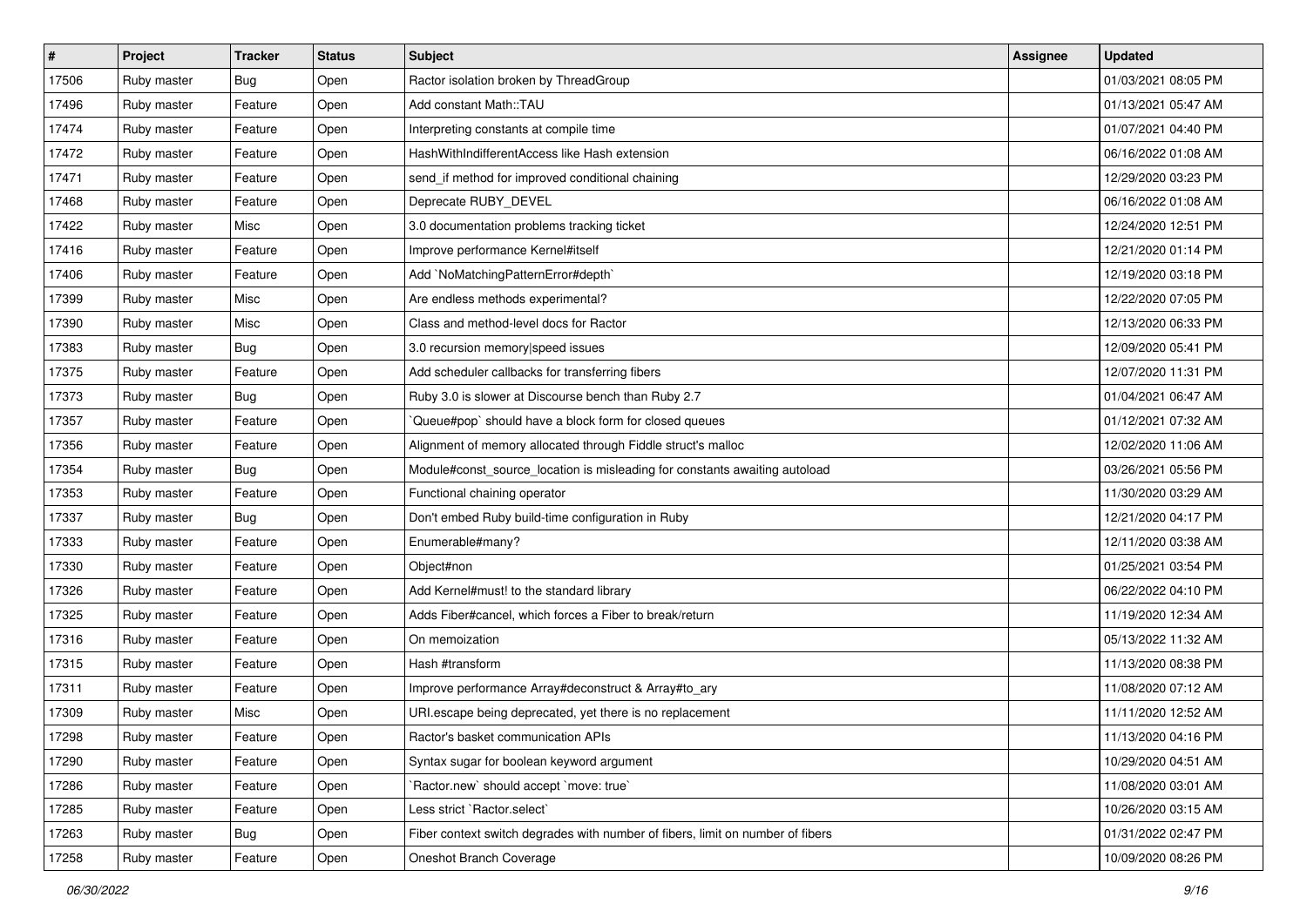| $\vert$ # | Project     | <b>Tracker</b> | <b>Status</b> | Subject                                                                                                | <b>Assignee</b> | <b>Updated</b>      |
|-----------|-------------|----------------|---------------|--------------------------------------------------------------------------------------------------------|-----------------|---------------------|
| 17208     | Ruby master | Feature        | Open          | Add `Set#compact` and `Set#compact!` methods                                                           |                 | 11/05/2020 10:44 AM |
| 17206     | Ruby master | Feature        | Open          | Introduce new Regexp option to avoid global MatchData allocations                                      |                 | 10/28/2020 10:43 PM |
| 17199     | Ruby master | Misc           | Open          | id outputed by inspect and to_s output does not allow to find actual object_id and vice-versa          |                 | 10/20/2020 09:35 PM |
| 17180     | Ruby master | Bug            | Open          | Ractor and constant referencing                                                                        |                 | 09/20/2020 05:43 PM |
| 17174     | Ruby master | Misc           | Open          | Error relocating, symbol not found" error when compiling a native extension on Alpine with Ruby >=2.4" |                 | 10/06/2020 11:19 AM |
| 17166     | Ruby master | Feature        | Open          | net/http not supporting unix domain sockets                                                            |                 | 09/12/2020 02:51 PM |
| 17165     | Ruby master | Feature        | Open          | Add 'filter' and 'flatten' keywords to 'Enumerable#map'                                                |                 | 09/13/2020 09:41 AM |
| 17163     | Ruby master | Feature        | Open          | Rename `begin`                                                                                         |                 | 09/09/2020 03:04 AM |
| 17159     | Ruby master | Bug            | Open          | extend 'define_method' for Ractor                                                                      |                 | 10/29/2020 04:06 PM |
| 17156     | Ruby master | Feature        | Open          | Refinements per directory tree                                                                         |                 | 12/07/2020 05:19 AM |
| 17155     | Ruby master | Feature        | Open          | Add a Diggable mixin                                                                                   |                 | 09/05/2020 02:08 PM |
| 17151     | Ruby master | Feature        | Open          | Support multiple builtin ruby code for implimatation in Ruby & C                                       |                 | 09/05/2020 01:41 AM |
| 17148     | Ruby master | Feature        | Open          | stdbuf(1) support                                                                                      |                 | 09/07/2020 04:12 AM |
| 17146     | Ruby master | Bug            | Open          | Queue operations are allowed after it is frozen                                                        |                 | 10/20/2021 08:32 PM |
| 17143     | Ruby master | Feature        | Open          | Improve support for warning categories                                                                 |                 | 11/20/2020 01:05 PM |
| 17142     | Ruby master | Bug            | Open          | Ruby fails to build in AIX                                                                             |                 | 03/20/2021 07:08 AM |
| 17140     | Ruby master | Feature        | Open          | Merge Enumerable#grep(_v) with Enumerable#select/reject                                                |                 | 02/10/2021 07:56 AM |
| 17137     | Ruby master | Misc           | Open          | Cooperation on maintaining official docker ruby images                                                 |                 | 09/02/2020 05:03 PM |
| 17134     | Ruby master | Feature        | Open          | Add resolv_timeout to TCPSocket                                                                        |                 | 12/10/2020 09:09 AM |
| 17127     | Ruby master | Feature        | Open          | Some TrueClass methods are faster if implemented in Ruby                                               |                 | 11/05/2020 07:11 AM |
| 17121     | Ruby master | Feature        | Open          | Remove ENV#index                                                                                       |                 | 08/13/2020 09:58 AM |
| 17115     | Ruby master | Feature        | Open          | Optimize String#casecmp? for ASCII strings                                                             |                 | 08/15/2020 03:48 AM |
| 17099     | Ruby master | Feature        | Open          | Remove boolean argument and warning from Module#attr                                                   |                 | 12/18/2020 04:15 AM |
| 17097     | Ruby master | Feature        | Open          | `map_min`, `map_max`                                                                                   |                 | 01/13/2021 01:24 AM |
| 17056     | Ruby master | Feature        | Open          | Array#index: Allow specifying the position to start search as in String#index                          |                 | 09/25/2020 01:41 PM |
| 17053     | Ruby master | Misc           | Open          | RDoc for Hash Keys                                                                                     |                 | 07/28/2020 01:21 AM |
| 17047     | Ruby master | Feature        | Open          | Support parameters for MAIL FROM and RCPT TO                                                           |                 | 12/06/2021 08:16 PM |
| 17040     | Ruby master | Feature        | Open          | cleanup include/ruby/backward*                                                                         |                 | 08/26/2020 07:07 AM |
| 17037     | Ruby master | Bug            | Open          | rounding of Rational#to f                                                                              |                 | 08/26/2020 03:54 AM |
| 17036     | Ruby master | Feature        | Open          | Regexp deconstruction keys to allow pattern matching                                                   |                 | 07/19/2020 02:45 PM |
| 17016     | Ruby master | Feature        | Open          | Enumerable#accumulate                                                                                  |                 | 04/27/2021 03:14 PM |
| 17006     | Ruby master | Feature        | Open          | Let `Kernel#Hash` take a block to provide the default value                                            |                 | 07/04/2020 07:51 AM |
| 17004     | Ruby master | Feature        | Open          | Provide a way for methods to omit their return value                                                   |                 | 07/20/2020 05:44 AM |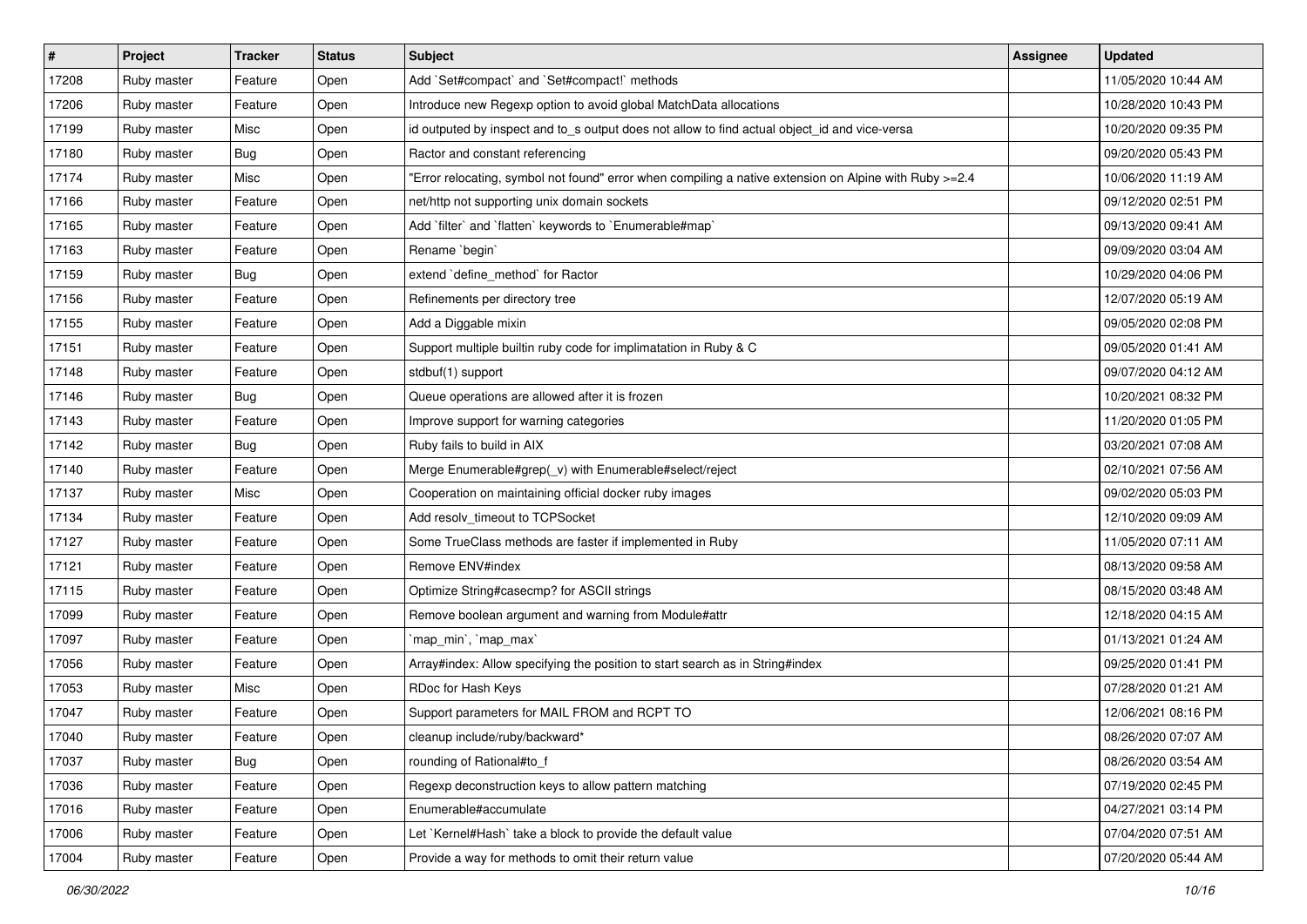| $\vert$ # | Project     | <b>Tracker</b> | <b>Status</b> | <b>Subject</b>                                                                                | <b>Assignee</b> | <b>Updated</b>      |
|-----------|-------------|----------------|---------------|-----------------------------------------------------------------------------------------------|-----------------|---------------------|
| 17001     | Ruby master | Feature        | Open          | [Feature] Dir.scan to yield dirent for efficient and composable recursive directory scaning   |                 | 06/30/2020 07:57 PM |
| 16997     | Ruby master | Bug            | Open          | IO#gets converts some \r\n to \n with universal_newline: false                                |                 | 08/26/2020 05:20 PM |
| 16995     | Ruby master | Feature        | Open          | Sets: <=> should be specialized                                                               |                 | 06/26/2020 08:43 PM |
| 16993     | Ruby master | Feature        | Open          | Sets: from hash keys using Hash#key_set                                                       |                 | 06/27/2020 05:44 AM |
| 16991     | Ruby master | Feature        | Open          | Sets: add Set#join                                                                            |                 | 06/26/2020 08:29 PM |
| 16990     | Ruby master | Feature        | Open          | Sets: operators compatibility with Array                                                      |                 | 02/22/2021 11:37 PM |
| 16987     | Ruby master | Feature        | Open          | Enumerator::Lazy vs Array methods                                                             |                 | 07/15/2020 04:56 PM |
| 16971     | Ruby master | Feature        | Open          | weak_ref&.some_method should behave like object&.some_method                                  |                 | 06/19/2020 03:17 PM |
| 16968     | Ruby master | Feature        | Open          | Remove `\$IGNORECASE` from English.rb                                                         |                 | 06/18/2020 04:34 AM |
| 16960     | Ruby master | Feature        | Open          | Feedback regarding => in 'As' Pattern Matching                                                |                 | 06/13/2020 12:32 AM |
| 16959     | Ruby master | Bug            | Open          | Weakmap has specs and third-party usage despite being a private API                           |                 | 06/13/2020 08:54 PM |
| 16952     | Ruby master | Feature        | Open          | Kernel.exec gives an incorrect error message when passed a script with a non-existing shebang |                 | 06/11/2020 08:40 PM |
| 16946     | Ruby master | Feature        | Open          | Add an `intersperse` method                                                                   |                 | 06/11/2020 01:47 AM |
| 16929     | Ruby master | Feature        | Open          | Add GC.start(compact: true)                                                                   |                 | 06/01/2020 03:42 PM |
| 16928     | Ruby master | Feature        | Open          | Array#include_all? & Array#include_any?                                                       |                 | 06/01/2020 09:27 PM |
| 16927     | Ruby master | Bug            | Open          | String#tr won't return the expected result for some sign with diacritics                      |                 | 06/01/2020 05:24 AM |
| 16924     | Ruby master | Feature        | Open          | instance_eval equivalent for RubyVM::InstructionSequence                                      |                 | 05/30/2020 03:49 PM |
| 16920     | Ruby master | Bug            | Open          | TestThread#test_signal_at_join fails on aarch64                                               |                 | 12/07/2021 02:17 PM |
| 16913     | Ruby master | Feature        | Open          | Add `ARGF#each_io`                                                                            |                 | 05/25/2020 11:33 PM |
| 16905     | Ruby master | Bug            | Open          | Ruby required to build Ruby on Haiku?                                                         |                 | 05/24/2020 08:08 AM |
| 16899     | Ruby master | Feature        | Open          | Add method `Array#both_end`                                                                   |                 | 05/18/2020 01:44 AM |
| 16898     | Ruby master | Feature        | Open          | Modify the syntax of -> lambda expressions in ruby3                                           |                 | 05/19/2020 02:02 AM |
| 16897     | Ruby master | Feature        | Open          | General purpose memoizer in Ruby 3 with Ruby 2 performance                                    |                 | 06/26/2020 03:51 PM |
| 16895     | Ruby master | Misc           | Open          | Request for cooperation: Try your applications/libraries with master branch and debug options |                 | 05/15/2020 11:51 PM |
| 16838     | Ruby master | Feature        | Open          | Enumerator::ArithmeticSequence missing allocator for #clone and #dup                          |                 | 05/18/2020 10:44 PM |
| 16833     | Ruby master | Feature        | Open          | Add Enumerator#empty?                                                                         |                 | 05/06/2020 07:55 PM |
| 16829     | Ruby master | Bug            | Open          | Exceptions raised from within an enumerated method lose part of their stacktrace              |                 | 05/20/2022 07:25 PM |
| 16820     | Ruby master | <b>Bug</b>     | Open          | LEGAL is out of sync                                                                          |                 | 08/19/2020 11:08 AM |
| 16818     | Ruby master | Feature        | Open          | Rename `Range#%` to `Range#/`                                                                 |                 | 05/07/2020 08:49 AM |
| 16817     | Ruby master | Feature        | Open          | attr_predicate or attr_query or attr_something for ? methods                                  |                 | 12/23/2021 11:44 PM |
| 16816     | Ruby master | Feature        | Open          | Prematurely terminated Enumerator should stay terminated                                      |                 | 04/09/2021 09:24 PM |
| 16810     | Ruby master | <b>Bug</b>     | Open          | ruby segfaults on s390x with musl libc                                                        |                 | 03/05/2021 01:38 AM |
| 16803     | Ruby master | Misc           | Open          | Discussion: those internal macros reside in public API headers                                |                 | 05/14/2020 12:27 PM |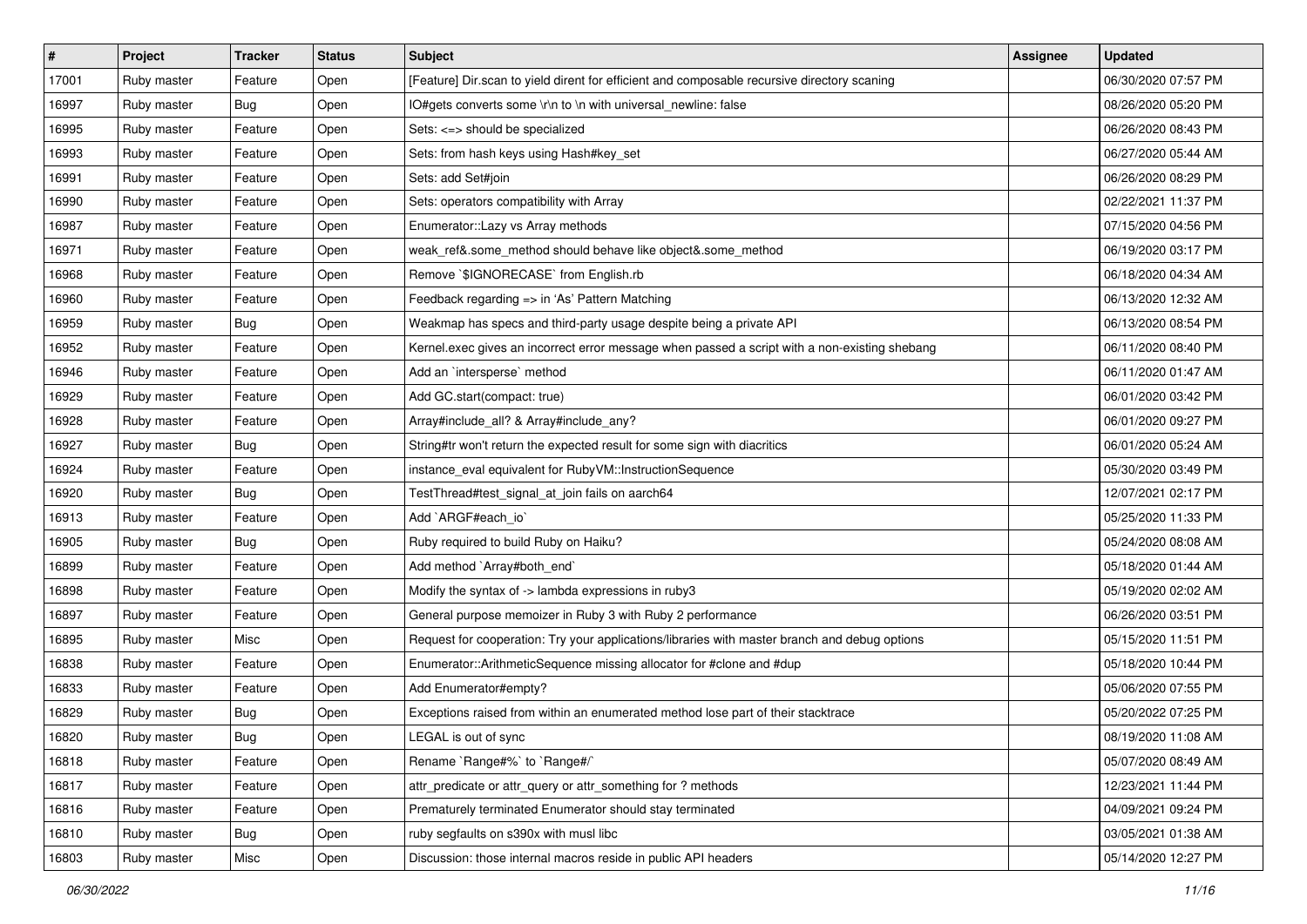| $\pmb{\#}$ | Project     | <b>Tracker</b> | <b>Status</b> | <b>Subject</b>                                                                                                                 | <b>Assignee</b> | <b>Updated</b>      |
|------------|-------------|----------------|---------------|--------------------------------------------------------------------------------------------------------------------------------|-----------------|---------------------|
| 16795      | Ruby master | Feature        | Open          | build ruby exe on Windows against ruby-static.lib omitting x64-vcruntime-ruby dll (no '--enable-shared'<br>option for Windows) |                 | 04/17/2020 01:22 PM |
| 16794      | Ruby master | Feature        | Open          | Rightward operators                                                                                                            |                 | 09/10/2020 09:34 PM |
| 16791      | Ruby master | Feature        | Open          | Shortcut for Process::Status.exitstatus                                                                                        |                 | 05/19/2020 03:16 AM |
| 16790      | Ruby master | Feature        | Open          | string format and refinements                                                                                                  |                 | 04/16/2020 03:06 AM |
| 16781      | Ruby master | Feature        | Open          | alias :fold :reduce                                                                                                            |                 | 05/16/2020 08:28 AM |
| 16773      | Ruby master | Feature        | Open          | Reduce allocations in net/http                                                                                                 |                 | 04/10/2020 11:36 AM |
| 16761      | Ruby master | Feature        | Open          | Add an API to move the entire heap, as to make testing GC.compact compatibility easier                                         |                 | 05/07/2020 04:03 PM |
| 16757      | Ruby master | Feature        | Open          | Add intersection to Range                                                                                                      |                 | 01/22/2022 07:26 AM |
| 16755      | Ruby master | Feature        | Open          | warning: `if' at the end of line without an expression                                                                         |                 | 04/03/2020 11:28 PM |
| 16752      | Ruby master | Feature        | Open          | :private param for const_set                                                                                                   |                 | 04/03/2020 12:35 AM |
| 16750      | Ruby master | Misc           | Open          | Change typedef of VALUE for better type checking                                                                               |                 | 04/03/2020 02:34 AM |
| 16745      | Ruby master | Feature        | Open          | Improving Date and DateTime comparison                                                                                         |                 | 03/31/2020 10:32 PM |
| 16742      | Ruby master | Feature        | Open          | RbConfig.windows? and RbConfig.host_os                                                                                         |                 | 04/11/2020 02:00 PM |
| 16741      | Ruby master | Feature        | Open          | Implement Shellwords.shellescape correctly for Windows                                                                         |                 | 03/29/2020 07:54 AM |
| 16739      | Ruby master | Feature        | Open          | Allow Hash#keys and Hash#values to accept a block for filtering output                                                         |                 | 07/10/2020 04:09 PM |
| 16703      | Ruby master | Feature        | Open          | Namespace parameter for `Module#name`                                                                                          |                 | 03/24/2020 10:08 AM |
| 16688      | Ruby master | Feature        | Open          | Allow #to_path object as argument to system()                                                                                  |                 | 04/13/2020 05:37 PM |
| 16684      | Ruby master | Feature        | Open          | Use the word "to" instead of "from" in backtrace                                                                               |                 | 04/10/2020 07:58 AM |
| 16678      | Ruby master | Misc           | Open          | Array#values_at has unintuitive behavior when supplied a range starting with negative index                                    |                 | 03/09/2020 02:06 PM |
| 16673      | Ruby master | Feature        | Open          | total timeout for Net::HTTP                                                                                                    |                 | 03/07/2020 06:25 AM |
| 16671      | Ruby master | Misc           | Open          | <b>BASERUBY</b> version policy                                                                                                 |                 | 03/05/2020 01:11 AM |
| 16667      | Ruby master | Feature        | Open          | Allow parameters to Symbol#to_proc and Method#to_proc                                                                          |                 | 03/03/2020 03:40 PM |
| 16666      | Ruby master | Feature        | Open          | 'string' - 'str' as a shortcut for 'string'.gsub('str', ")?                                                                    |                 | 03/01/2020 08:38 PM |
| 16665      | Ruby master | Feature        | Open          | Add an Array#except_index method                                                                                               |                 | 03/15/2020 03:37 PM |
| 16659      | Ruby master | Misc           | Open          | Documentation on Regexp missing for absence pattern (?~pat)                                                                    |                 | 02/27/2020 04:16 PM |
| 16657      | Ruby master | Feature        | Open          | Don't ship bundled gems as .gem files as well as in expanded form                                                              |                 | 02/27/2020 06:50 AM |
| 16648      | Ruby master | Feature        | Open          | improve GC performance by 5% with builtin prefetch                                                                             |                 | 02/29/2020 06:27 PM |
| 16638      | Ruby master | Feature        | Open          | Structured Data for Syslog                                                                                                     |                 | 02/17/2020 07:06 PM |
| 16637      | Ruby master | Feature        | Open          | Time#to_s and Date#to_s accept strftime format string                                                                          |                 | 02/17/2020 09:46 PM |
| 16629      | Ruby master | Misc           | Open          | ruby-loco now built & saved on GitHub, both mingw & mswin builds                                                               |                 | 02/12/2020 01:53 PM |
| 16621      | Ruby master | Feature        | Open          | Second block parameter of Pathname#glob to be relative path from self                                                          |                 | 02/12/2020 11:27 PM |
| 16615      | Ruby master | Feature        | Open          | Group style access scope for macros                                                                                            |                 | 03/09/2020 02:39 PM |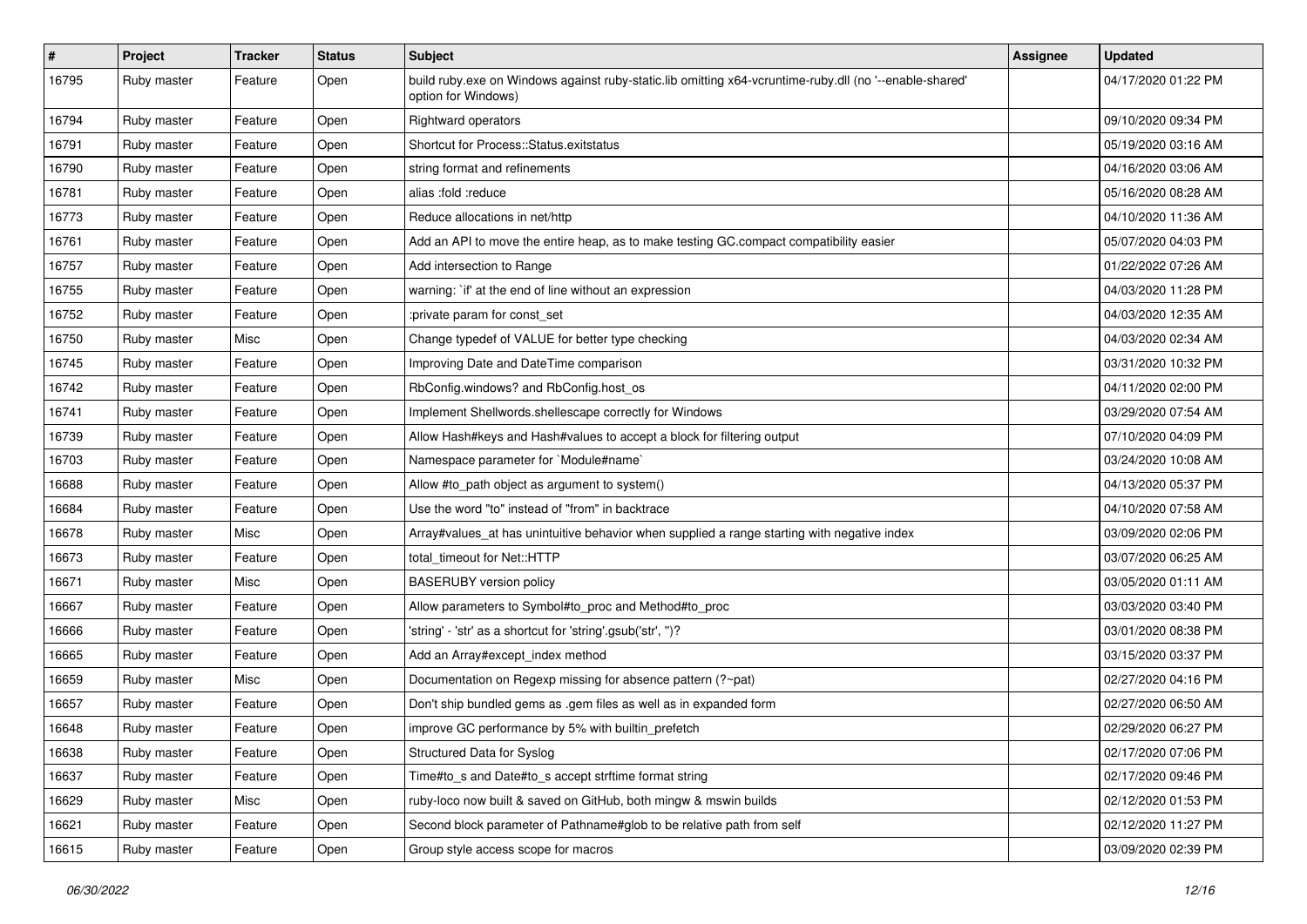| #     | <b>Project</b> | <b>Tracker</b> | <b>Status</b> | <b>Subject</b>                                                                                              | <b>Assignee</b> | <b>Updated</b>      |
|-------|----------------|----------------|---------------|-------------------------------------------------------------------------------------------------------------|-----------------|---------------------|
| 16601 | Ruby master    | Feature        | Open          | Let `nil.to_a` and `nil.to_h` return a fixed instance                                                       |                 | 02/01/2020 10:12 AM |
| 16600 | Ruby master    | Feature        | Open          | Optimized opcodes for frozen arrays and hashes literals                                                     |                 | 01/30/2020 09:51 AM |
| 16597 | Ruby master    | Feature        | Open          | missing poll()                                                                                              |                 | 06/09/2022 09:14 AM |
| 16563 | Ruby master    | Feature        | Open          | Let rb_mod_const_at and rb_const_list use an ID table instead for inherited VS private constant segregation |                 | 01/26/2020 04:38 PM |
| 16562 | Ruby master    | Feature        | Open          | Expose rb_io_set_encoding_internal to reduce function calls on loading source files                         |                 | 01/27/2020 06:05 AM |
| 16557 | Ruby master    | Feature        | Open          | Deduplicate Regexp literals                                                                                 |                 | 02/28/2020 11:44 AM |
| 16517 | Ruby master    | Feature        | Open          | mkmf.rb - changes for Windows?                                                                              |                 | 01/20/2020 06:05 PM |
| 16511 | Ruby master    | Feature        | Open          | Staged warnings and better compatibility for keyword arguments in 2.7.1                                     |                 | 02/25/2020 06:54 PM |
| 16507 | Ruby master    | Misc           | Open          | $=$ vs include? or match?                                                                                   |                 | 01/12/2020 11:27 PM |
| 16493 | Ruby master    | Bug            | Open          | TestThreadQueue#test_thr_kill is flaky on AArch64                                                           |                 | 01/09/2020 09:39 AM |
| 16489 | Ruby master    | Feature        | Open          | Make rb_warn_deprecated a public API                                                                        |                 | 01/09/2020 01:22 AM |
| 16487 | Ruby master    | Misc           | Open          | Potential for SIMD usage in ruby-core                                                                       |                 | 01/16/2020 05:25 AM |
| 16482 | Ruby master    | Feature        | Open          | net/http should support TLS connection to proxies                                                           |                 | 01/05/2020 05:52 PM |
| 16479 | Ruby master    | Feature        | Open          | Let execution context local storage be backed by an ID table                                                |                 | 01/04/2020 01:41 AM |
| 16478 | Ruby master    | Feature        | Open          | Fold symbol tables for tracking basic operation method redefinition changes into a single ID table          |                 | 01/04/2020 01:42 AM |
| 16471 | Ruby master    | Feature        | Open          | Two feature requests for WeakRef: get original object, callback feature                                     |                 | 01/02/2020 03:44 PM |
| 16464 | Ruby master    | Misc           | Open          | Which core objects should support deconstruct/deconstruct keys?                                             |                 | 12/30/2019 07:54 AM |
| 16460 | Ruby master    | Feature        | Open          | External names for keyword parameters in method definitions                                                 |                 | 01/02/2020 02:11 AM |
| 16451 | Ruby master    | Feature        | Open          | Special ternary operator for methods ending in `?`                                                          |                 | 12/26/2019 09:03 PM |
| 16436 | Ruby master    | Misc           | Open          | hash missing #last method, make it not so consistent (it has #first)                                        |                 | 01/06/2021 09:47 AM |
| 16431 | Ruby master    | Feature        | Open          | Optionally load did_you_mean (and RubyGems)                                                                 |                 | 12/18/2019 07:19 PM |
| 16425 | Ruby master    | Feature        | Open          | Add Thread#dig                                                                                              |                 | 12/17/2019 12:15 AM |
| 16411 | Ruby master    | Feature        | Open          | Safer keyword argument extension                                                                            |                 | 12/10/2019 02:45 AM |
| 16408 | Ruby master    | Misc           | Open          | Ruby docs list incorrect method signatures for PTY::getpty/PTY::spawn                                       |                 | 12/12/2019 05:12 PM |
| 16396 | Ruby master    | Misc           | Open          | What is the reason for this behaviour of Find.find?                                                         |                 | 12/09/2019 02:51 PM |
| 16381 | Ruby master    | Feature        | Open          | Accept resolv_timeout in Net::HTTP                                                                          |                 | 11/29/2019 04:38 PM |
| 16374 | Ruby master    | Feature        | Open          | Object#nullify to provide scalars with the effect similar to Enumerable#reject                              |                 | 12/08/2019 02:30 AM |
| 16373 | Ruby master    | Feature        | Open          | RDoc for some of the Kernel methods cannot be found in Kernel module                                        |                 | 05/29/2020 09:29 PM |
| 16370 | Ruby master    | Feature        | Open          | Pattern matching with variable assignment (the priority of `in` operator)                                   |                 | 11/27/2019 01:55 PM |
| 16356 | Ruby master    | Feature        | Open          | Method#inspect of argument forwarding                                                                       |                 | 11/21/2019 01:54 PM |
| 16352 | Ruby master    | Feature        | Open          | Modify Marshal to dump objects larger than 2 GiB                                                            |                 | 06/10/2020 04:12 AM |
| 16347 | Ruby master    | Feature        | Open          | InmutableObject                                                                                             |                 | 12/23/2021 11:44 PM |
| 16346 | Ruby master    | Misc           | Open          | Confusing macro name: RUBY_MARK_NO_PIN_UNLESS_NULL                                                          |                 | 11/13/2019 07:39 AM |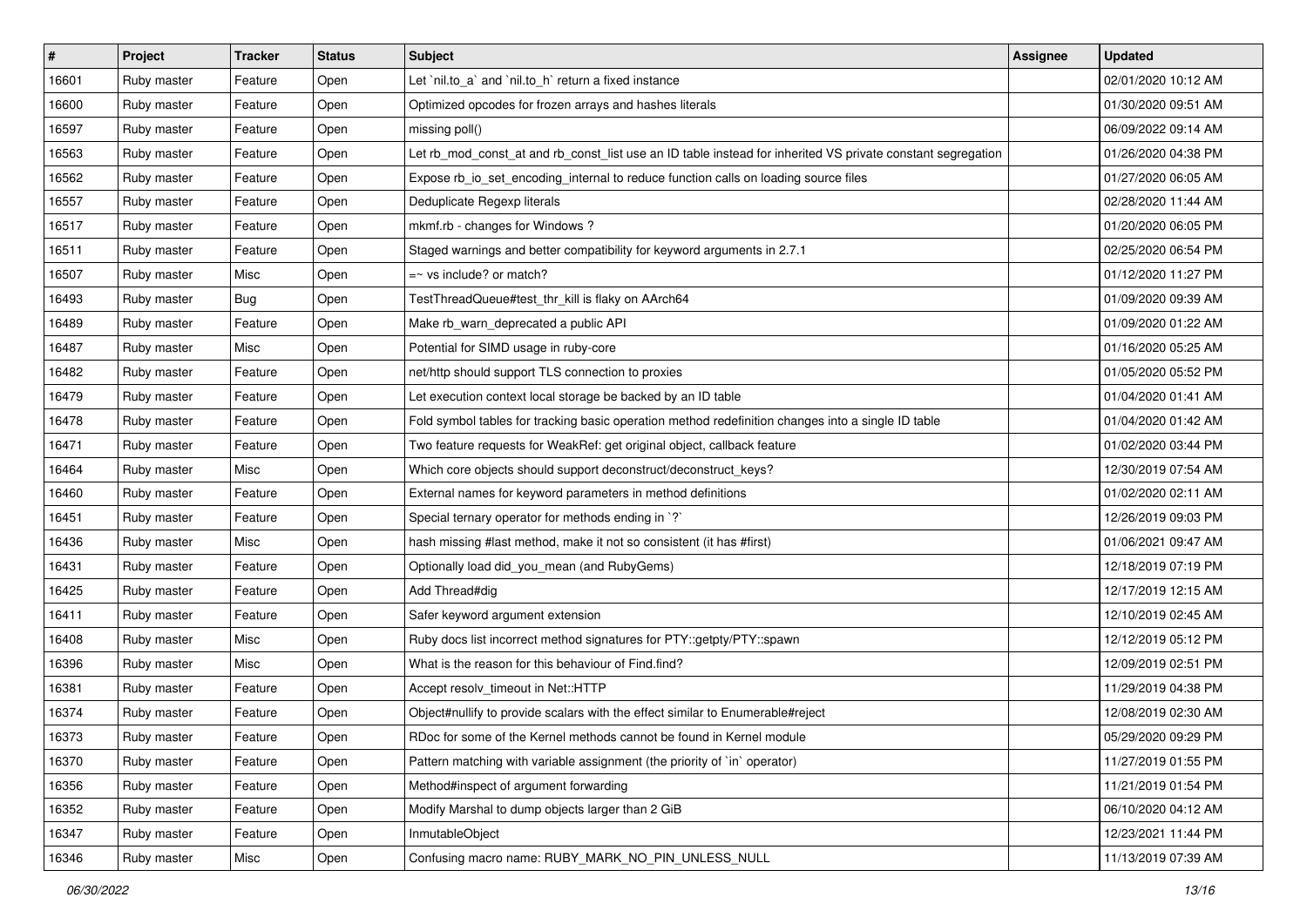| $\vert$ # | Project     | <b>Tracker</b> | <b>Status</b> | Subject                                                                                                                                               | Assignee | <b>Updated</b>      |
|-----------|-------------|----------------|---------------|-------------------------------------------------------------------------------------------------------------------------------------------------------|----------|---------------------|
| 16341     | Ruby master | Feature        | Open          | Proposal: Set#to proc and Hash#to proc                                                                                                                |          | 11/12/2019 08:12 PM |
| 16336     | Ruby master | Feature        | Open          | Allow private constants to be accessed with absolute references                                                                                       |          | 11/14/2019 06:21 PM |
| 16296     | Ruby master | Feature        | Open          | Alternative behavior for ` ` in method body if ` ` is not in method definition                                                                        |          | 11/10/2019 10:20 AM |
| 16288     | Ruby master | <b>Bug</b>     | Open          | Segmentation fault with finalizers, threads                                                                                                           |          | 12/19/2019 07:46 PM |
| 16287     | Ruby master | Feature        | Open          | Proposal to add .second and .third in particular to class Array                                                                                       |          | 10/31/2019 01:47 PM |
| 16282     | Ruby master | Feature        | Open          | Add "call data" wrapper IMEMO object so inline cache can be updated                                                                                   |          | 10/29/2019 12:13 AM |
| 16276     | Ruby master | Feature        | Open          | For consideration: "private doend" / "protected doend"                                                                                                |          | 11/19/2019 04:27 AM |
| 16273     | Ruby master | Feature        | Open          | Proposal: Shorthand operator for "#instance_method"                                                                                                   |          | 01/14/2020 12:24 PM |
| 16267     | Ruby master | Misc           | Open          | MinGW CI - add to Actions ?                                                                                                                           |          | 10/21/2019 01:10 AM |
| 16265     | Ruby master | <b>Bug</b>     | Open          | Test (spec) failure using current MSYS2 tools, related to -fstack-protector and possibly<br>D_FORTIFY_SOURCE=2                                        |          | 12/03/2019 03:09 PM |
| 16252     | Ruby master | Feature        | Open          | Hash#partition should return hashes                                                                                                                   |          | 11/18/2021 03:54 PM |
| 16249     | Ruby master | Feature        | Open          | Dir#empty? and File#empty?                                                                                                                            |          | 10/19/2019 12:49 PM |
| 16246     | Ruby master | Feature        | Open          | require with an optional block that is evaluated when requiring fails                                                                                 |          | 10/09/2019 11:16 AM |
| 16245     | Ruby master | Feature        | Open          | Add interfaces to count and measure size all IMEMO objects                                                                                            |          | 10/17/2019 09:16 PM |
| 16244     | Ruby master | Feature        | Open          | Add a Time#before? and Time#after? method                                                                                                             |          | 12/15/2019 12:59 AM |
| 16241     | Ruby master | Feature        | Open          | Shorter syntax for anonymous refinements                                                                                                              |          | 11/20/2020 07:22 PM |
| 16235     | Ruby master | Misc           | Open          | ENV assoc spec test does not test invalid name                                                                                                        |          | 10/05/2019 10:53 PM |
| 16231     | Ruby master | Feature        | Open          | Add #location to Net::HTTPResponse                                                                                                                    |          | 10/06/2019 11:14 PM |
| 16183     | Ruby master | Feature        | Open          | Hash#with_default                                                                                                                                     |          | 09/27/2019 08:35 AM |
| 16160     | Ruby master | Misc           | Open          | Lazy init thread local storage                                                                                                                        |          | 09/22/2019 01:55 AM |
| 16158     | Ruby master | <b>Bug</b>     | Open          | "st" Character Sequence In Regex Look-Behind Causes Illegal Pattern Error When Combined With POSIX<br>Bracket Expressions And Case Insensitivity Flag |          | 09/17/2019 09:37 AM |
| 16157     | Ruby master | Misc           | Open          | What is the correct and *portable* way to do generic delegation?                                                                                      |          | 10/15/2019 04:28 PM |
| 16153     | Ruby master | Feature        | Open          | eventually_frozen flag to gradually phase-in frozen strings                                                                                           |          | 02/10/2020 07:39 PM |
| 16150     | Ruby master | Feature        | Open          | Add a way to request a frozen string from to_s                                                                                                        |          | 06/03/2022 04:42 PM |
| 16147     | Ruby master | Feature        | Open          | List Comprehensions in Ruby                                                                                                                           |          | 06/25/2020 06:23 PM |
| 16146     | Ruby master | Feature        | Open          | Array .difference allow custom comparison                                                                                                             |          | 11/11/2019 08:34 PM |
| 16145     | Ruby master | Bug            | Open          | regexp match error if mixing /i, character classes, and utf8                                                                                          |          | 09/06/2019 05:52 AM |
| 16142     | Ruby master | Feature        | Open          | Implement code_range in Proc and Method                                                                                                               |          | 11/28/2019 07:43 AM |
| 16137     | Ruby master | Feature        | Open          | Add === to UnboundMethod                                                                                                                              |          | 09/07/2019 11:05 AM |
| 16130     | Ruby master | Misc           | Open          | [Discussion / Ideas] Finding a good name for the concept of/behind guilds - primarily the NAME                                                        |          | 08/27/2019 04:00 PM |
| 16128     | Ruby master | Feature        | Open          | Would it be possible for ruby to warn about case/when menu options separated by a trailing, but accidental<br>','?                                    |          | 08/26/2019 09:56 AM |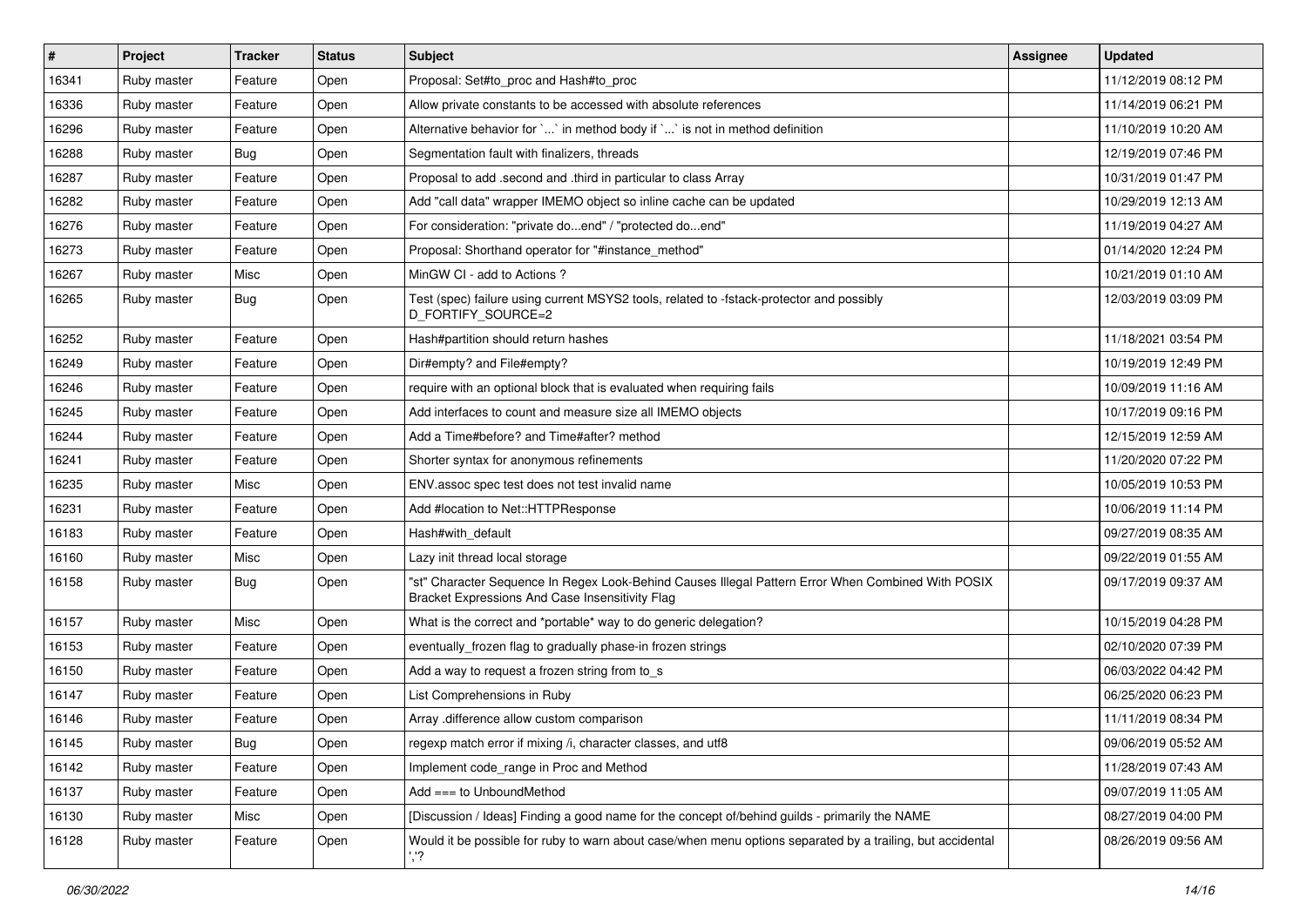| $\vert$ # | Project     | <b>Tracker</b> | <b>Status</b> | <b>Subject</b>                                                                                                          | <b>Assignee</b> | <b>Updated</b>      |
|-----------|-------------|----------------|---------------|-------------------------------------------------------------------------------------------------------------------------|-----------------|---------------------|
| 16118     | Ruby master | Feature        | Open          | Array .difference allow custom comparison                                                                               |                 | 12/23/2021 11:44 PM |
| 16115     | Ruby master | Feature        | Open          | Keyword arguments from method calls or ignore extra hash keys in splat                                                  |                 | 08/23/2019 12:53 AM |
| 16114     | Ruby master | Misc           | Open          | Naming of "beginless range"                                                                                             |                 | 10/08/2019 03:06 PM |
| 16113     | Ruby master | Feature        | Open          | Partial application                                                                                                     |                 | 03/02/2021 02:00 PM |
| 16104     | Ruby master | Feature        | Open          | Introduce merge_if and merge_if!                                                                                        |                 | 08/15/2019 06:54 AM |
| 16102     | Ruby master | Feature        | Open          | Symbol#call`                                                                                                            |                 | 09/12/2019 09:25 AM |
| 16049     | Ruby master | Feature        | Open          | optimization for frozen dynamic string literals "#{exp}".dup and +"#{exp}"                                              |                 | 08/14/2019 04:30 PM |
| 16039     | Ruby master | Feature        | Open          | Array#contains? to check if one array contains another array                                                            |                 | 12/19/2019 06:47 AM |
| 16037     | Ruby master | Feature        | Open          | Allow multiple single/double-splatted variables in `in` pattern matching and introduce non-greedy-splatted<br>variables |                 | 08/04/2019 04:47 AM |
| 16031     | Ruby master | Feature        | Open          | Raise ArgumentError when creating Time objects with invalid day of month, instead of rolling into next<br>month         |                 | 06/20/2020 04:23 AM |
| 16018     | Ruby master | Feature        | Open          | Add a way to deprecate methods                                                                                          |                 | 09/02/2019 06:24 AM |
| 16005     | Ruby master | Feature        | Open          | A variation of Time.iso8601 that can parse yyyy-MM-dd HH:mm:ss                                                          |                 | 06/16/2022 01:08 AM |
| 16001     | Ruby master | Feature        | Open          | Provide an alias to Kernel#caller_locations(1,1) and Kernel#caller(1,1)                                                 |                 | 09/04/2019 02:31 PM |
| 15999     | Ruby master | Feature        | Open          | KeyError#inspect does not contain receiver and key                                                                      |                 | 07/14/2019 07:31 AM |
| 15993     | Ruby master | Bug            | Open          | 'require' doesn't work if there are Cyrillic chars in the path to Ruby dir                                              |                 | 07/09/2021 04:08 PM |
| 15948     | Ruby master | Feature        | Open          | ENV.update takes multiple hashes as Hash#update                                                                         |                 | 06/21/2019 07:35 AM |
| 15945     | Ruby master | Feature        | Open          | Option to truncate in `String#ljust`, `String#rjust`, and `String#center`                                               |                 | 06/20/2019 02:39 PM |
| 15936     | Ruby master | Feature        | Open          | on error in lieu of rescue, raise                                                                                       |                 | 06/21/2019 07:05 PM |
| 15927     | Ruby master | Feature        | Open          | Allow string keys to be used for String#% and sprintf methods                                                           |                 | 06/17/2019 07:13 AM |
| 15922     | Ruby master | Feature        | Open          | Enumerable#partition(pattern)                                                                                           |                 | 06/14/2019 03:40 AM |
| 15914     | Ruby master | Feature        | Open          | mkmf without libruby                                                                                                    |                 | 06/12/2019 12:43 PM |
| 15909     | Ruby master | Feature        | Open          | Improve Thread#exit documentation                                                                                       |                 | 06/09/2019 12:05 AM |
| 15899     | Ruby master | Feature        | Open          | String#before and String#after                                                                                          |                 | 11/04/2019 08:57 PM |
| 15879     | Ruby master | Feature        | Open          | Proposal: Time#to_i accepts :unit keyword                                                                               |                 | 07/29/2019 07:32 AM |
| 15864     | Ruby master | Feature        | Open          | Proposal: Add methods to determine if it is an infinite range                                                           |                 | 08/22/2019 07:36 AM |
| 15861     | Ruby master | Feature        | Open          | Correctly parse `file:c:/path/to/file` URIs                                                                             |                 | 05/18/2019 10:58 PM |
| 15840     | Ruby master | Feature        | Open          | configuration path search                                                                                               |                 | 05/11/2019 01:24 PM |
| 15833     | Ruby master | Feature        | Open          | Some refactors for shared-root array                                                                                    |                 | 07/29/2019 07:13 AM |
| 15824     | Ruby master | Feature        | Open          | respond_to pattern for pattern match                                                                                    |                 | 10/06/2019 07:56 AM |
| 15817     | Ruby master | Feature        | Open          | Warnings for undef_method and remove_method on initialize()                                                             |                 | 05/02/2019 09:11 AM |
| 15811     | Ruby master | Feature        | Open          | Propsing new method for comparing equality of 2 (float) numbers relatively                                              |                 | 07/29/2019 04:40 PM |
| 15804     | Ruby master | Feature        | Open          | A generic method to resolve the indexing on a sequence                                                                  |                 | 04/28/2019 12:54 PM |